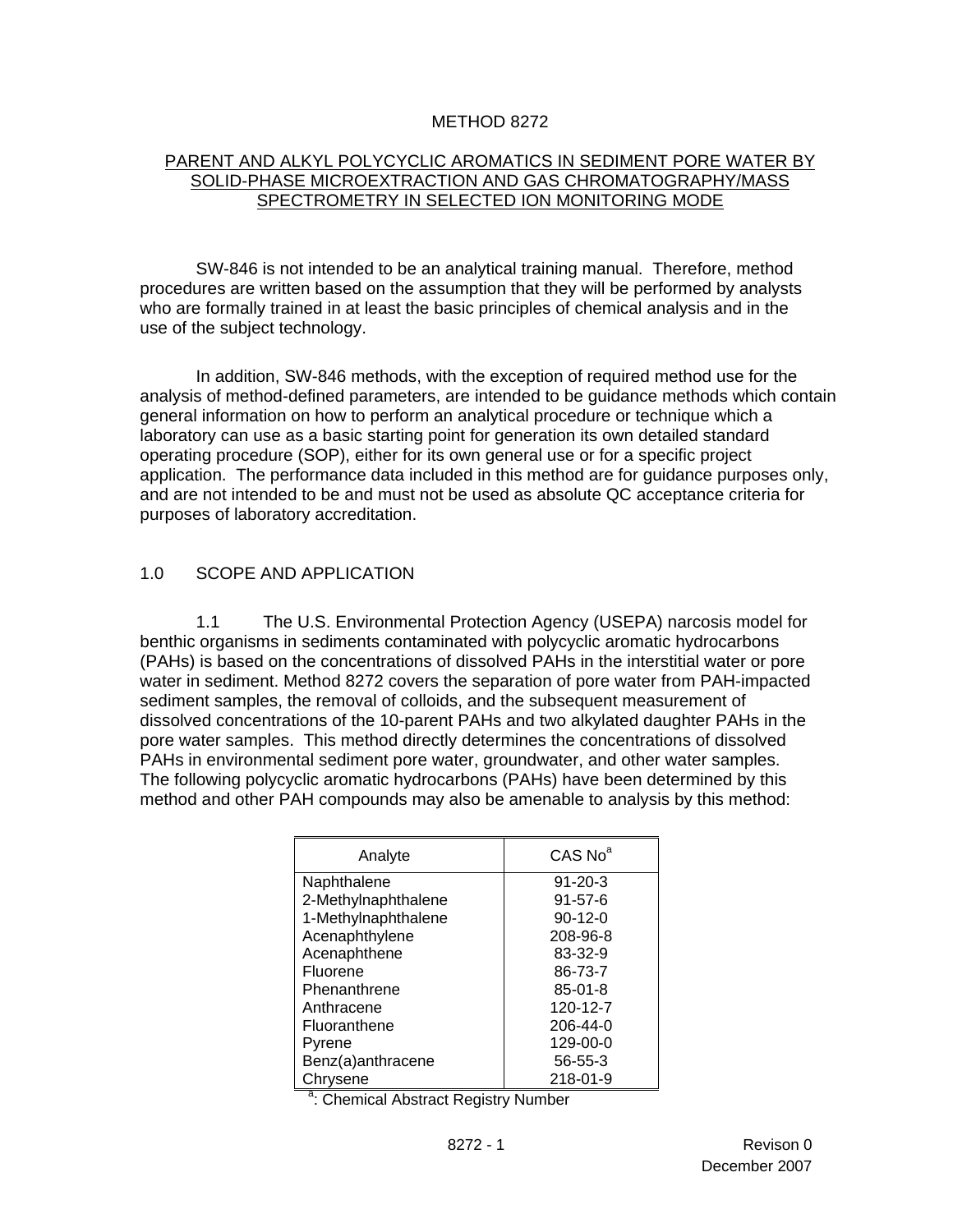NOTE: Method 8272 is specifically for the determination of dissolved PAHs in interstitial water or pore water in sediment samples only. If the heavy molecular weight PAHs that may be present in the particulates are of concern, additional determinative extraction and analysis methods are required to measure suspended and sediment-based (i.e., total) PAHs.

 Regulatory methods using solvent extraction have not achieved the wide calibration ranges from nanograms to milligrams per liter and the necessary levels of detection in the nanogram per liter range. In addition, conventional solvent extraction methods require large aliquot volumes (liter or larger), the use of large volumes of organic solvents, and filtration to generate the pore water. Solvent extraction entails the storage and processing of large volumes of sediment samples and may result in the loss of low molecular weight PAHs in the filtration and solvent evaporation steps.

 This method can be used to determine nanogram to milligram per liter PAH concentrations in pore water. Small volumes of pore water are needed for solid phase microextraction (SPME), only 1.5 mL per determination, and virtually no solvent extraction waste is generated.

 1.2 Lower molecular weight PAHs are more water soluble than higher molecular weight PAHs. Therefore, PAH concentrations in pore water samples vary widely due to differing saturation water solubilities that range from 0.2  $\mu$ g/L for indeno[1,2,3-cd]pyrene to 31,000 µg/L for naphthalene. This method can accommodate the measurement of milligram per liter concentrations for low molecular weight PAHs and nanogram per liter concentrations for high molecular weight PAHs, such as benz(a)anthracene and chrysene and any other four-five ring PAHs that can be determined by this method.

 1.3 This method can achieve the necessary lower limits of quantitation, which range from approximately 0.06  $\mu q/L$  for high molecular weight PAHs, to approximately 9 µg/L for low molecular weight PAHs.

 1.4 Prior to employing this method, analysts are advised to consult the base method for each type of procedure that may be employed in the overall analysis (e.g., Methods 3500, 3600 and 8000). For additional information on quality control procedures, development of QC acceptance criteria, calculations, and general guidance, analysts also should consult the disclaimer statement at the front of the manual and the information in Chapter Two for guidance on the intended flexibility in the choice of methods, apparatus, materials, reagents, and supplies, and on the responsibilities of the analyst for demonstrating that the techniques employed are appropriate for the analytes of interest, in the matrix of interest, and at the levels of concern.

 In addition, analysts and data users are advised that, except where explicitly specified in a regulation, the use of SW-846 methods is *not* mandatory in response to Federal testing requirements. The information contained in this method is provided by EPA as guidance to be used by the analyst and the regulated community in making judgments necessary to generate results that meet the data quality objectives for the intended application.

 1.5 This method is restricted to use by or under the supervision of analysts experienced in the use of gas chromatography/mass spectrometers and skilled in the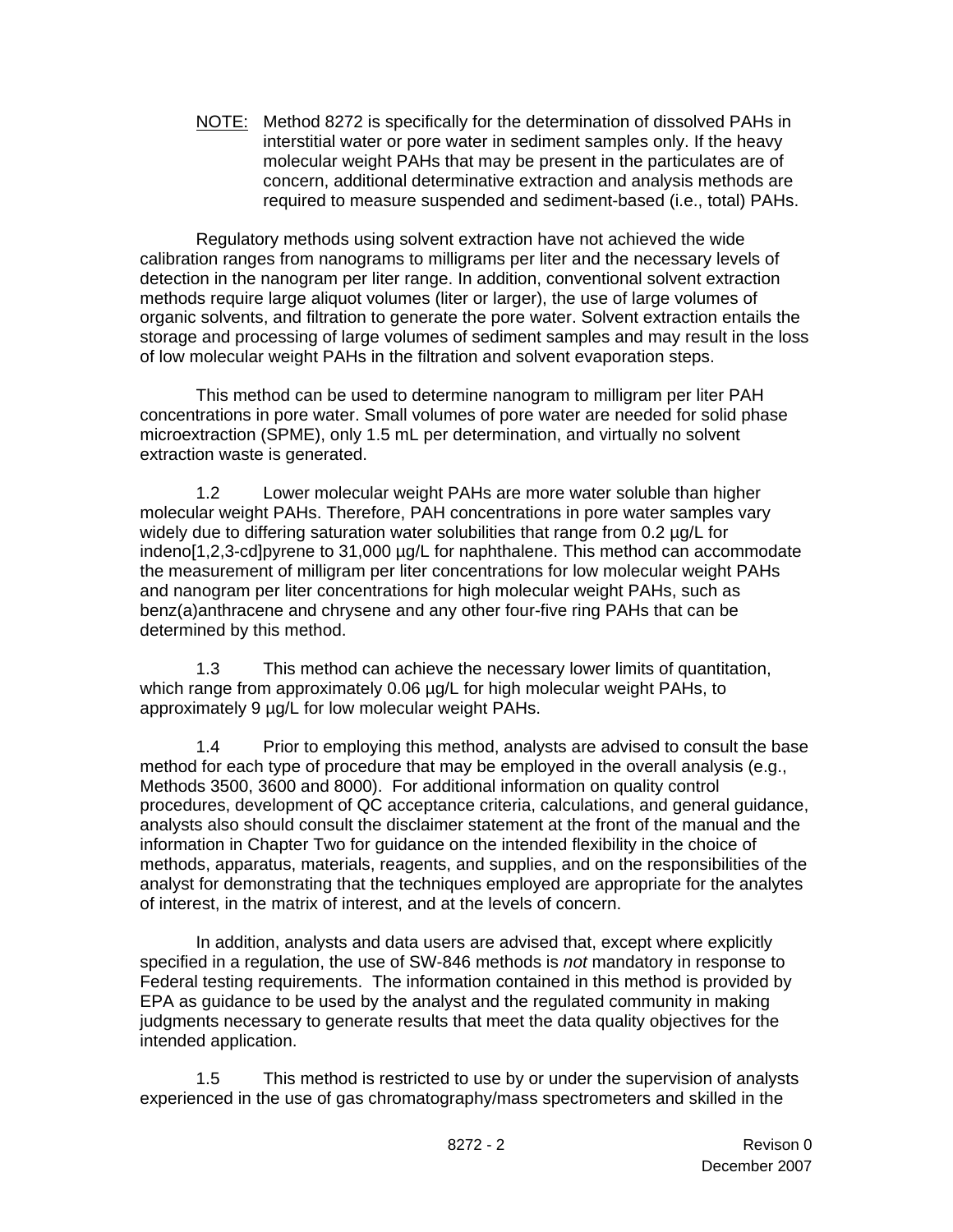interpretation of mass spectra. Each analyst must demonstrate the ability to generate acceptable results with this method.

## 2.0 SUMMARY OF METHOD

 2.1 Pore water is separated from wet sediment samples by centrifugation and supernatant collection. The groundwater and tap water samples begin preparation with the colloid removal step. Colloids are removed from the separated pore water, groundwater, and tap water samples by flocculation with aluminum potassium sulfate (alum) and sodium hydroxide. A second flocculation and centrifugation step, followed by supernatant collection, completes the colloid removal.

 2.2 The PAHs are determined using SPME followed by gas chromatography/mass spectrometry (GC/MS) analysis in selected ion monitoring (SIM) mode. Either the use of an autosampler, or a manual approach can be used to perform the SPME extraction and the subsequent injection of collected analytes into the GC/MS. Isotopically labeled analogs of the target compounds are introduced prior to the extraction, and are used as quantitation references.

 2.3 The mass spectrometer is operated in the SIM mode for the molecular ions of the target PAHs and d-PAHs to achieve low limits of detection. Analyte concentrations are quantitated by either of two methods: (1) parent PAHs (i.e., unsubstituted PAHs) for which an exact deuterated analog is not included in the internal standard mix are quantitated by reference to a deuterated analog of a PAH with the same number of rings as the analyte, or (2) PAHs for which an exact deuterated analog is included in the internal standard mix are quantitated by isotope dilution.

 2.4 Test Method Options: Either the use of an autosampler or a manual approach may be used to perform the SPME extraction and the subsequent injection of collected analytes into the GC/MS. An autosampler is much preferred over the manual method because: (1) the autosampler yields lower and more reproducible blanks, (2) the manual method requires the use of a stir bar that can cause sample crosscontamination, (3) the manual method is highly labor-intensive and requires multiple timed manipulations per analysis leading to operator fatigue and resultant errors, and (4) the autosampler reduces the technician time required to prepare samples for a 24-hour run sequence to approximately 3 hours, while the manual method requires 24 hour operator attendance. Therefore, the method procedures are written assuming the use of an autosampler, with modifications to the autosampler procedures listed for the manual method.

### 2.4.1 Autosampler Method

 2.4.1.1 Pore Water Separation and Preparation: Pore water is separated from wet sediment samples by centrifugation and supernatant collection. The groundwater and tap water samples begin preparation with the colloid removal step. Colloids are removed from the separated pore water, groundwater, and tap water samples by flocculation with aluminum potassium sulfate (alum) and sodium hydroxide. A second flocculation and centrifugation, followed by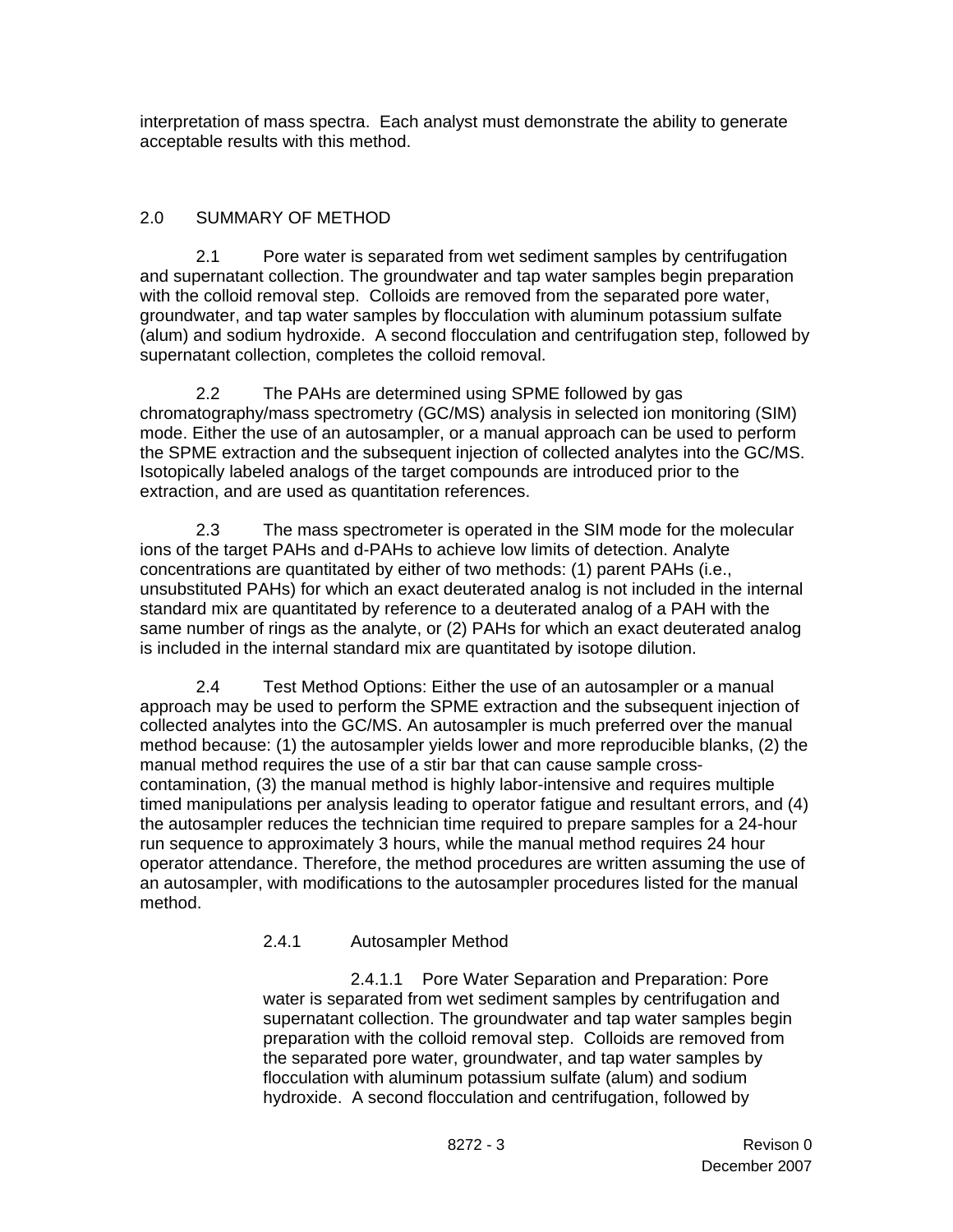supernatant collection completes the colloid removal. The prepared water samples are then split into the number of replicate aliquots needed and placed into silanized glass autosampler vials. The 8 perdeuterated PAH internal standards (d-PAHs) are then added immediately. All of the water preparation steps beginning with the centrifugation and ending with the addition of d-PAH internal standards should be conducted continuously and in the minimum amount of time possible.

 The SPME fiber should be cleaned at the beginning of each sampling set (and after very contaminated samples) while the water samples are being prepared.

 2.4.1.2 Solid-Phase Microextraction: The SPME extraction of the water samples is performed using a commercially available polydimethylsiloxane (PDMS)-coated fused silica fiber while the water sample is mixed by the precession of the autosampler mixing chamber. The target PAHs and d-PAH internal standards adsorb to the nonpolar PDMS phase at equivalent rates. The use of the d-PAHs (i.e., isotopic dilution) to quantitate the target PAHs compensates for variations in equilibrium partitioning and kinetics.

 2.4.1.3 GC/MS SIM Analysis: Following the sorption period, the SPME fiber is immediately desorbed to a GC/MS injection port in the splitless mode. Following the desorption period, the SPME fiber is inserted into the cleaning port and additionally cleaned. At the end of the cleaning period, sorption of the next water sample is begun.

### 2.4.2 Manual Method

 Alternate Procedures for Manual Method: Samples are prepared as for the autosampler method, except that a small Teflon-coated stir bar is placed in the silanized autosampler vial prior to adding the water and d-PAH internal standard solution. A new stir bar should be used for each sample, calibration standard, and blank to avoid cross-contamination caused by carryover on the stir bar. To perform the SPME step, the vial is set on a stir plate and the stirring rate adjusted so that no large vortex is formed. The SPME fiber should be inserted into the water so that the entire active length is exposed to the water sample, but not so low that the fiber comes into contact with the stir bar or that the metal needle sheath contacts the water. All time sequences should be the same as described for the autosampler method. A spare GC split/splitless injection port under helium flow can be used for the cleaning step between samples as well as for the initial cleaning step at the beginning of each working day.

 2.5 This method includes specific calibration, sample analysis, and quality control steps that supersede the general requirements provided in Method 8000.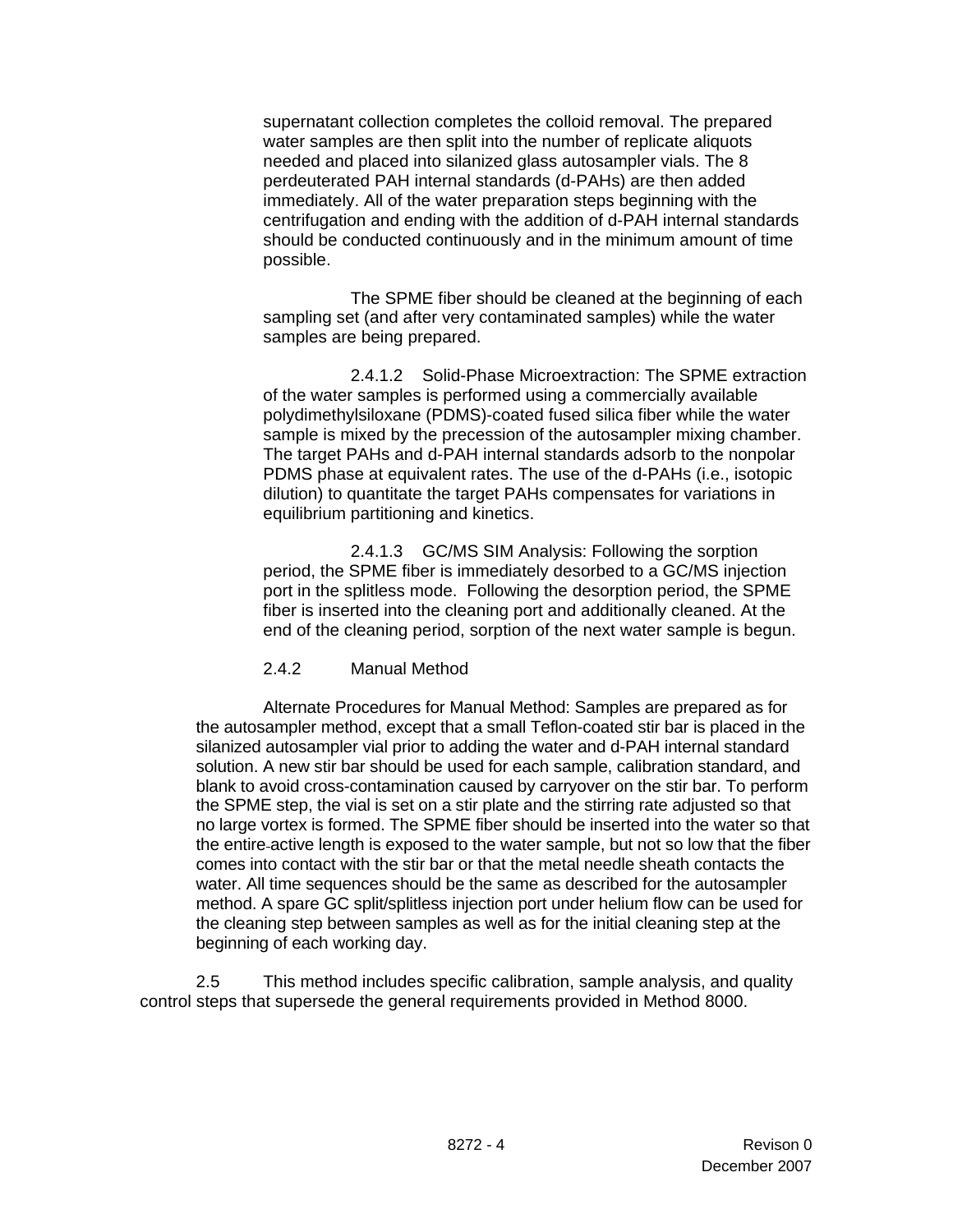#### 3.0 DEFINITIONS

 Refer to the SW-846 Chapter One, Chapter Four and appendix of terms and definitions for potentially applicable definitions.

 3.1 Data Acquisition Parameters – Parameters affecting the scanning operation and conversion of the analytical signal to digitized data files. These include the configuration of the ADC circuitry, the ion dwell time, the MID cycle time, and acquisition modes set up for the method. Examples of acquisition modes for the HP5973 include SIM mode and Low Mass Resolution Mode.

 3.2 Lower Limit of Quantitation – The lower limit of quantitation (LLOQ) for each individual PAH is defined as the concentration of an individual PAH that would yield 1/34 of a toxic unit (see Sec. 3.4). Due to the differences in saturation solubilities for the PAH compounds recommended in this method the LLOQ will also vary for each compound. Ideally, the exact LLOQ should be at or below those recommended in Table 3 for optimum method performance. However, the actual LLOQs should be a project planning decision based on the desired project-specific data quality objectives. For example lower limits of quantitation of each individual PAH refer to Table 3. See Ref. 2 in Sec. 16.0 for additional details.

 3.3 Solid Phase Microextraction (SPME): Solid phase microextraction has been used for the determination of PAHs in water samples. SPME utilizes a commercially available 7 micron thick polydimethylsiloxane (PDMS)-coated fused silica fiber. The target PAHs and d-PAH internal standards adsorb to the nonpolar PDMS phase at equivalent rates. PAHs are extracted onto the fiber from the sediment pore water for 30 minutes before they are desorbed into the GC/MS injection port.

 3.4 Toxic Units - Using contaminated site sediment PAH concentrations and sediment organic carbon content, equilibrium partitioning (EqP) is used to predict the pore water concentrations of the PAHs, which are equivalent to the bioavailable concentrations for the hydrocarbon narcosis model. Alternatively, the pore water concentrations can be directly measured to more accurately determine the bioavailable concentrations than is possible using sediment concentrations and the EqP model. The analyte list in Sec. 1.1 can be expanded as described in Refs. 2 and 7 to include the alkyl PAHs necessary to calculate total toxic units based on hydrocarbon narcosis theory. For a more detailed discussion of toxic units and their application see Ref. 6 in Sec. 16.0.

### 4.0 INTERFERENCES

 4.1 Non-target hydrocarbons can cause peaks on selected ion current profiles (SICPs) intended for other PAHs. Analysts should be familiar with both parent and alkyl PAH analyses in complex environmental samples.

 4.2 Solvents, reagents, glassware and other sample processing hardware may yield discrete artifacts or elevated baselines that may cause misinterpretation of the chromatographic data. All of these materials must be demonstrated to be free from interferences under the conditions of analysis by performing laboratory method blanks.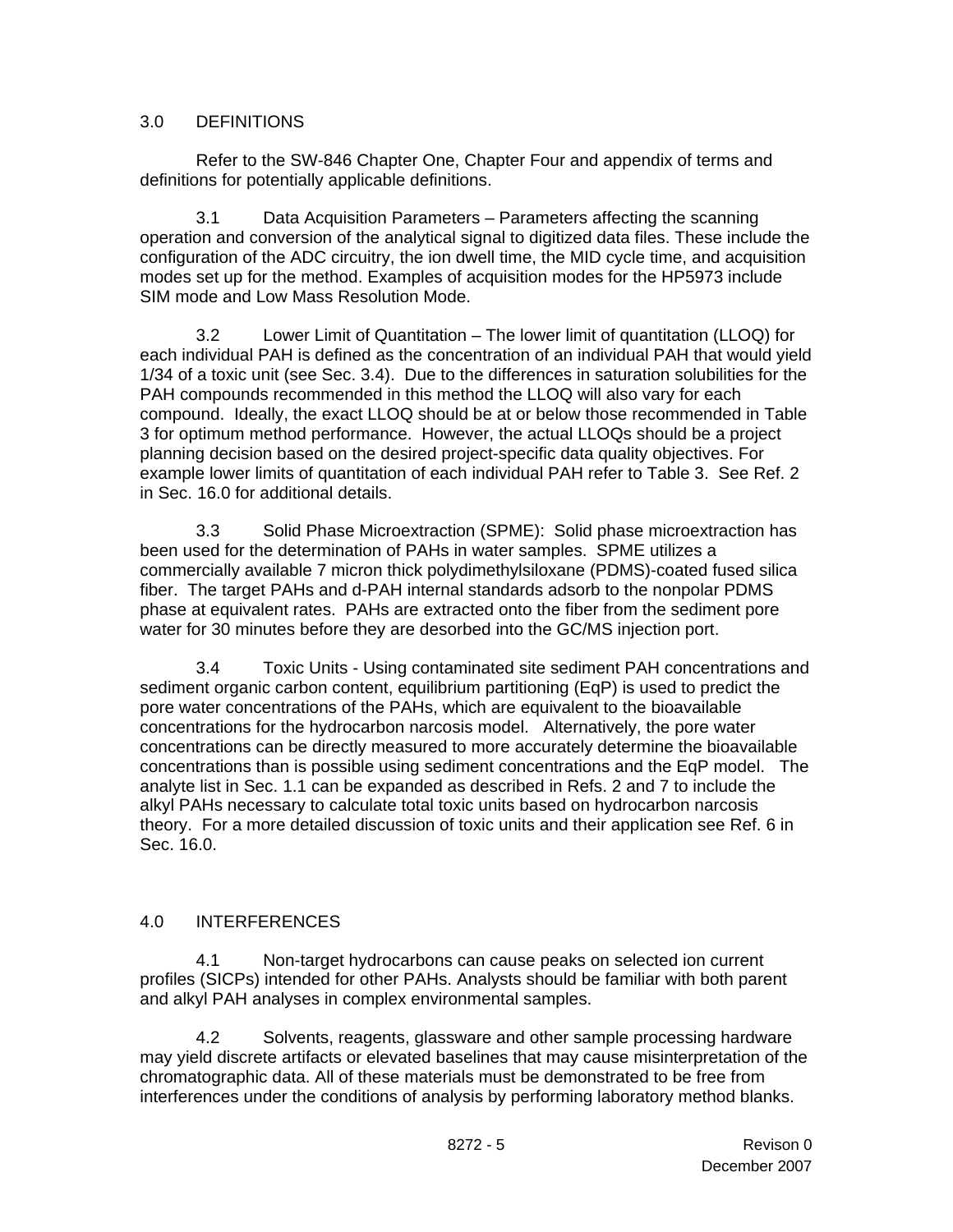Analysts should avoid using PVC gloves, powdered gloves, or gloves with measurable levels of phthalates. The use of high purity reagents and solvents helps minimize interference problems.

 4.3 For lower molecular weight PAHs, atmospheric contaminants can cause significant background peaks. This problem is most likely to be significant in urban areas impacted by atmospheric PAHs (e.g, from diesel exhaust), and with laboratories using manual techniques, rather than the SPME autosampler.

### 5.0 SAFETY

 This method does not address all safety issues associated with its use. The laboratory is responsible for maintaining a safe work environment and a current awareness file of OSHA regulations regarding the safe handling of the chemicals listed in this method. A reference file of material safety data sheets (MSDSs) should be available to all personnel involved in these analyses.

### 6.0 EQUIPMENT AND SUPPLIES

 This section does not list common laboratory glassware (e.g., beakers and flasks).

 The mention of trade names or commercial products in this method is for illustrative purposes only, and does not constitute an EPA endorsement of exclusive recommendation for use. The products and instrument settings cited in SW-846 methods represent those products and settings used during method development or subsequently evaluated by the Agency. Glassware, reagents, supplies, equipment, and settings other than those listed in this manual may be employed provided that method performance for the intended application has been demonstrated and documented.

 6.1 Centrifuge capable of sustaining 1000 g with cups for securing 40-mL and 20-mL vials.

 6.2 SPME fiber holder compatible with 7-µm SPME fiber and compatible with either the autosampler or the manual method.

 6.3 SPME fused silica fibers coated with 7 µm film thickness polydimethylsiloxane (PDMS) from Sigma-Aldrich (formerly Supelco®) or equivalent.

 6.4 PTFE coated stir bars (stir fleas) of a size effective for stirring 1.5 mL water without vortexing (for manual method only).

6.5 Magnetic stir plate (for manual method only).

 6.6 SPME holder stand (for manual method only) or GC/MS autosampler capable of SPME extraction and injection (LEAP Technologies Combi-Pal or equivalent).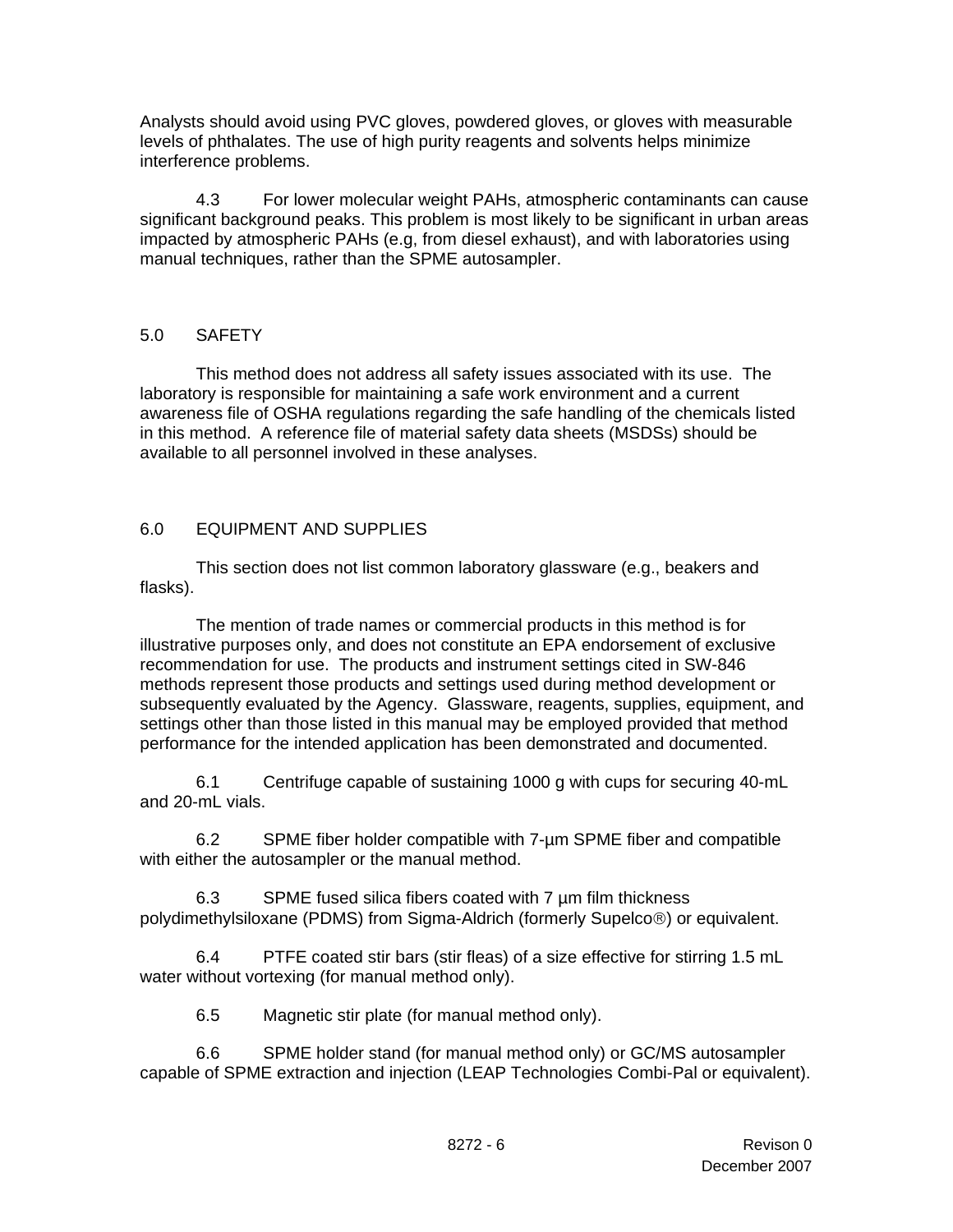6.7 Cleaning port, capable of purging SPME fibers in a helium-swept atmosphere at 320 °C.

- 6.8 40-mL vials with Teflon-lined caps.
- 6.9 20-mL vials with Teflon-lined caps.
- 6.10 Silanized 2.0-mL autosampler vials.
- 6.11 GC/MS Analysis

 6.11.1 Gas Chromatograph – Shall have split/splitless injection port for capillary column, temperature program with isothermal hold.

6.11.2 GC column – 60 m x 0.25 mm ID x 0.25  $\mu$ m film thickness HP5-MS or equivalent. The column listed in this section was the column used in developing the method. The listing of this column in this method is not intended to exclude the use of other columns that are available or that may be developed. Laboratories may use this or another column provided that the laboratories document method performance data (e.g., chromatographic resolution, analyte breakdown, and sensitivity) that are appropriate for the intended application.

- 6.11.3 Inlet liner 2 mm i.d. silanized glass.
- 6.11.4 GC inlet 320 °C, splitless mode.

 6.11.5 Oven program: Isothermal 5 minute hold at 40 °C. Ramp at 50 °C /minute to 110 °C, followed by a temperature ramp of 12 °C/minute to 320 °C (Hold for 10 min).

 6.11.6 Mass Spectrometer – Electron impact ionization with the ionization energy optimized for best instrument sensitivity (typically 70 eV), stability and signal to noise ratio. Shall be capable of repetitively and selectively monitoring at least 12 separate m/zs during a period of approximately 1 second.

 6.11.7 Data System – A computer system must be interfaced to the mass spectrometer. The system must allow the continuous acquisition and storage on machine-readable media of all mass spectral information obtained throughout the duration of the chromatographic program. The computer should have software that can search any GC/MS data file for the SIM ions collected during each time window and that can plot such ion abundances.

# 7.0 REAGENTS AND STANDARDS

 7.1 Reagent grade chemicals must be used in all tests. Unless otherwise indicated, it is intended that all reagents shall conform to the specifications of the Committee on Analytical Reagents of the American Chemical Society, where such specifications are available. Other grades may be used, provided it is first ascertained that the reagent is sufficiently high purity to permit its use without lessening the accuracy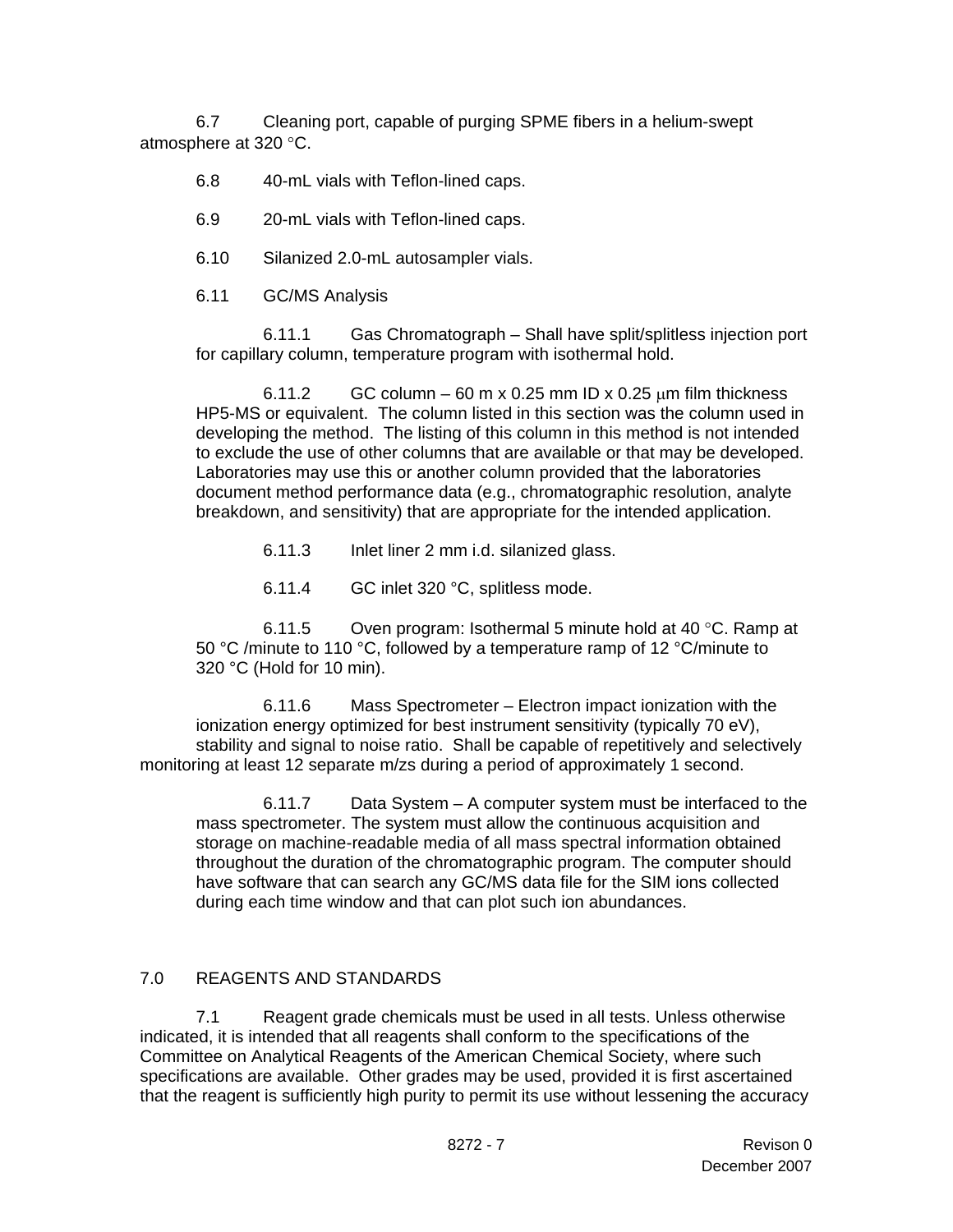of the determination. Reagents should be stored in glass to prevent the leaching of contaminants from plastic containers.

 7.2 Reagent water: Deionized water, free of the analytes of interest. Water that meets the purity specifications of HPLC-grade water, or equivalent.

 7.3 Internal standard stock solution. A dichloromethane solution of d-PAH internal standards used for preparing spiking solutions by dilution into acetone (see Sec. 11.3).

 7.4 Internal standard spiking solution. A dilution of the internal standard stock solution in acetone used to spike d-PAH internal standards into all sample, calibration, and blank water vials (see Sec. 11.3).

 7.5 Calibration stock solution. A dichloromethane solution of PAHs used for preparing calibration standards (see Sec. 11.3).

 7.6 Calibration Spiking Solutions. A series of solutions prepared by diluting the calibration stock solution with acetone (see Sec. 11.3).

 7.7 Calibration Standards. Prepared by adding internal standard and calibration spiking solutions in reagent water (see Sec. 11.3).

7.8 Acetone  $(CH_3COCH_3)$ 

7.9 Dichloromethane (DCM)  $(CH_2Cl_2)$ 

 7.10 Sodium Hydroxide (NaOH). 1 M NaOH - Slowly add 10 g NaOH pellets to 125 mL reagent water and stir until completely dissolved. Fill the flask to 250 mL. Wear goggles and be aware of heat of solution. Store in a plastic container.

7.11 Aluminum Potassium Sulfate Dodecahydrate ( $AIK(SO<sub>4</sub>)<sub>2</sub>$ .12H<sub>2</sub>O).

7.12 Alum Solution: Add 20g  $(AIK(SO<sub>4</sub>)<sub>2</sub>·12H<sub>2</sub>O)$  to 80 mL reagent water.

### 8.0 SAMPLE COLLECTION, PRESERVATION, AND STORAGE

 8.1 See the introductory material to Chapter Four, "Organic Analytes." Prior to shipment, the sediment samples should be mixed well. Sieve the slurry of sediment and site water through a 2-mm screen to remove debris. If the sieved slurry is to be stored or shipped before use, store in 250-mL to 1-L glass jars fitted with PTFE-lined lids. Great care must be taken to clean the lid of the jar before capping the jar with the lid to avoid leakage of the water during shipment. Groundwater and tap water samples should be stored in 250-mL to 1-L glass bottles fitted with PTFE-lined caps.

8.2 Ship samples in an ice chest with adequate ice to maintain 0-6 °C. Store the samples at the laboratory in the dark at 0-6 °C. Do not allow the samples to freeze.

 8.3 Once the sample preparation process has begun, pore waters must be generated and flocculated as quickly as possible, but must be done within 28 days of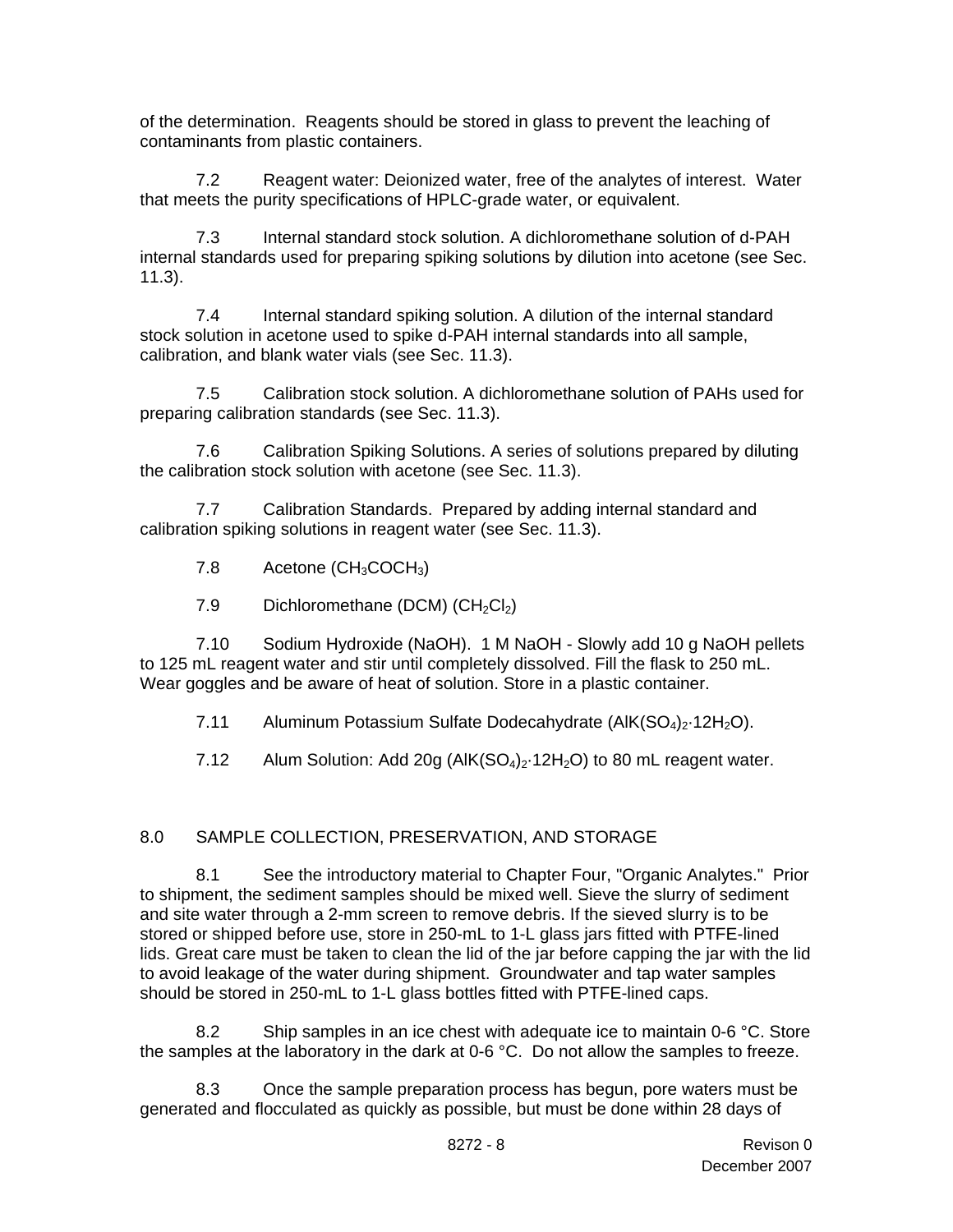sediment sample collection. Pore water, groundwater, and tap water samples must then be immediately spiked with 10 µL of d-PAH solution following flocculation.

 8.4 Solid phase micro-extraction must be completed within 24 hours of flocculation for pore water, groundwater, and tap water samples.

### 9.0 QUALITY CONTROL

 9.1 Refer to Chapter One for guidance on quality assurance (QA) and quality control (QC) protocols. When inconsistencies exist between QC guidelines, method-specific QC criteria take precedence over both technique-specific criteria and those criteria given in Chapter One. Any effort involving the collection of analytical data should include development of a structured and systematic planning document, such as a quality assurance project plan (QAPP) or a sampling and analysis plan (SAP), which translates project objectives and directions for those that will implement the project and assess the results. Each laboratory should maintain a formal quality assurance program. The laboratory should also maintain records to document the quality of the data generated. All data sheets and quality control data should be maintained for reference and inspection.

 9.2 Refer to Method 8000 for specific determinative method QC procedures. Refer to Method 3500 for QC procedures to ensure the proper operation of the various sample preparation techniques. If an extract cleanup procedure is performed, refer to method 3600 for the appropriate QC procedures. Any more specific QC procedures provided in this method will supersede those noted in Methods 8000, 3500, or 3600.

 9.3 Quality control procedures necessary to evaluate the GC system operation are found in Method 8000 and include evaluation of retention time windows, calibration verification and chromatographic analysis of samples. Any more specific QC procedures provided in this method will supersede those noted in Method 8000.

#### 9.4 Initial demonstration of proficiency

 Each laboratory must demonstrate initial proficiency with each sample preparation and determinative method combination it utilizes by generating data of acceptable accuracy and precision for target analytes in a clean matrix. Analyze seven replicates, or any other suitable number based on the project planning objectives, of an initial demonstration of performance (IDP) solution. The IDP solution is a reagent water or field sample matrix solution fortified with the method analytes and internal standards at known concentrations. Ideally, the IDP solution should be prepared by an independent analyst. The mean and standard deviation of the seven values should then be calculated and compared to the test method accuracy and precision guidance values in Sec. 13.0.

 If an autosampler is used to perform sample dilutions, before using the autosampler to dilute samples, the laboratory should satisfy itself that those dilutions are of equivalent or better accuracy than is achieved by an experienced analyst performing manual dilutions. The laboratory must also repeat the demonstration of proficiency whenever new staff is trained or significant changes in instrumentation are made. See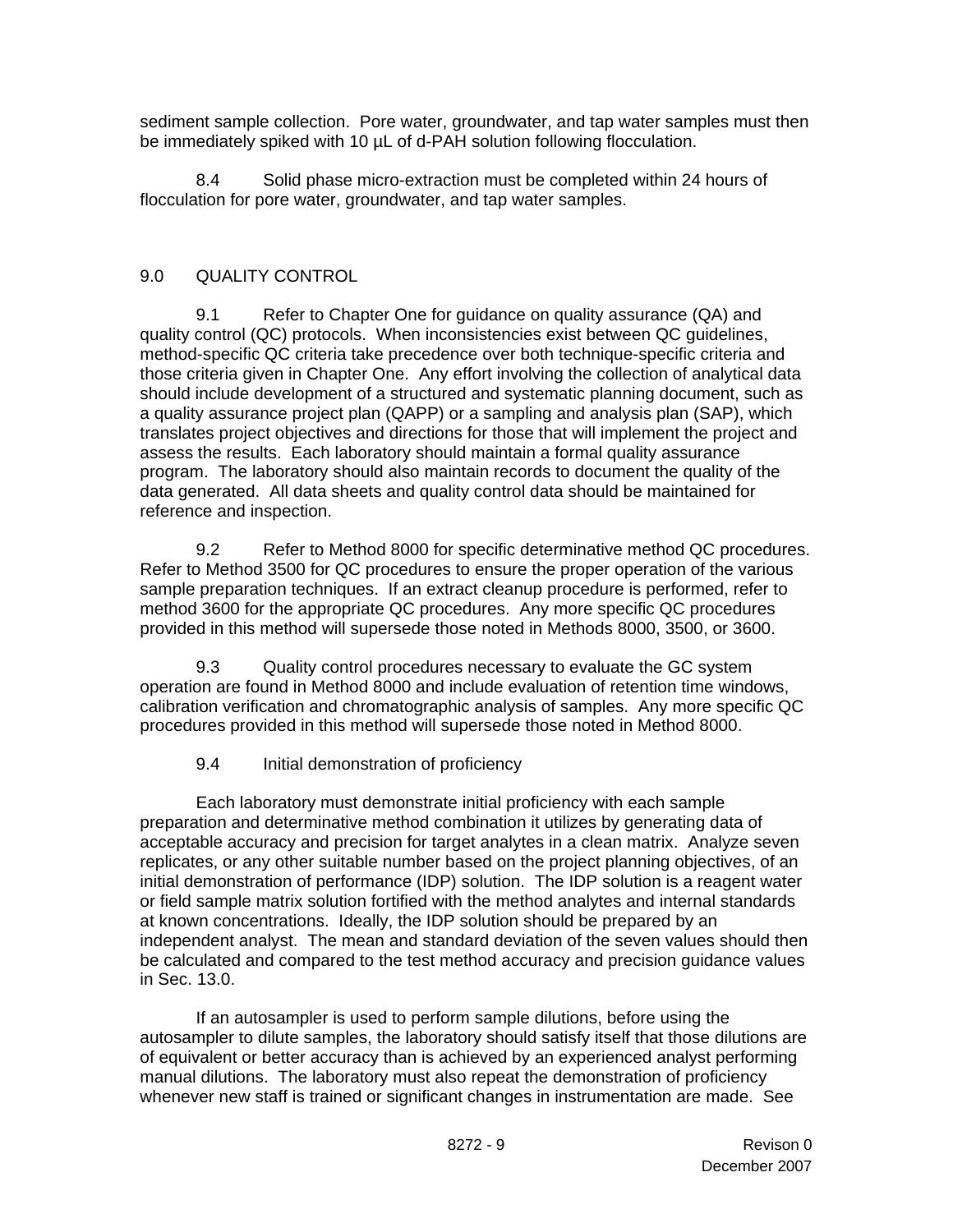Method 8000 for further information on how to accomplish a demonstration of proficiency.

 9.5 Initially, before processing any samples, the analyst should demonstrate that all parts of the equipment in contact with the sample and reagents are free from contaminants and interferences. As a continuing check, each time samples are extracted, cleaned up, and analyzed, and when there is a change in reagents, a method blank should be prepared and analyzed for the compounds of interest as a safeguard against chronic laboratory contamination. If a peak is observed in the retention time window of any analyte that would prevent the determination of the analyte, determine the source and eliminate it, if possible, before processing any samples. The blanks should be carried through all stages of sample preparation and analysis. When new chemicals or reagents are received, the laboratory should monitor the preparation and/or analysis blanks associated with the samples for any signs of contamination. It is not necessary to test every new batch of reagents or chemicals prior to sample preparation if the source shows no prior problems. However, if reagents are changed during a preparation batch, separate blanks need to be prepared for each set of reagents. This initial and continuing monitoring is accomplished through the analysis of extraction and analytical method blanks analyzed between every calibration verification standard and sample to monitor the baseline. See Table 4. Target analytes must not be detected above 1/3 of the lower limits of quantitation or greater than 20% of the associated sample result(s).

 Should the acceptance criteria not be met for any extraction and analytical blank, locate the source of the contamination and correct the problem. Re-extract and reanalyze the associated samples that are less than ten times the level of the contaminant(s) present in the method blank.

9.6 Sample quality control for preparation and analysis

 The laboratory must also have procedures for documenting the effect of the matrix on method performance (i.e., precision, accuracy, method sensitivity). At a minimum, this should include the analysis of QC samples including a method blank, a matrix spike, a duplicate and a laboratory control sample (LCS) in each analytical batch. The use of deuterated analogs as internal standards makes the addition of surrogates unnecessary. Any method blanks, matrix spike samples, and replicate samples should be subjected to the same analytical procedures (Sec. 11.0) as those used on actual samples.

 9.6.1 Documenting the effect of the matrix should include the analysis of at least one matrix spike and one duplicate unspiked sample or one matrix spike/matrix duplicate pair. The decision on whether to prepare and analyze duplicate samples or a matrix spike/matrix duplicate must be based on knowledge of the samples in the sample batch. If samples are expected to contain target analytes, laboratories may use a matrix spike and duplicate analysis of an unspiked field sample. If samples are not expected to contain target analytes, the laboratories should use a matrix spike/matrix duplicate pair. See Method 3500 for instructions on preparing the matrix spike standard. The same standard may be used as the laboratory control standard (LCS) and the spiking solution should be the same source as used for the initial calibration standards to restrict the influence of standard accuracy on the determination of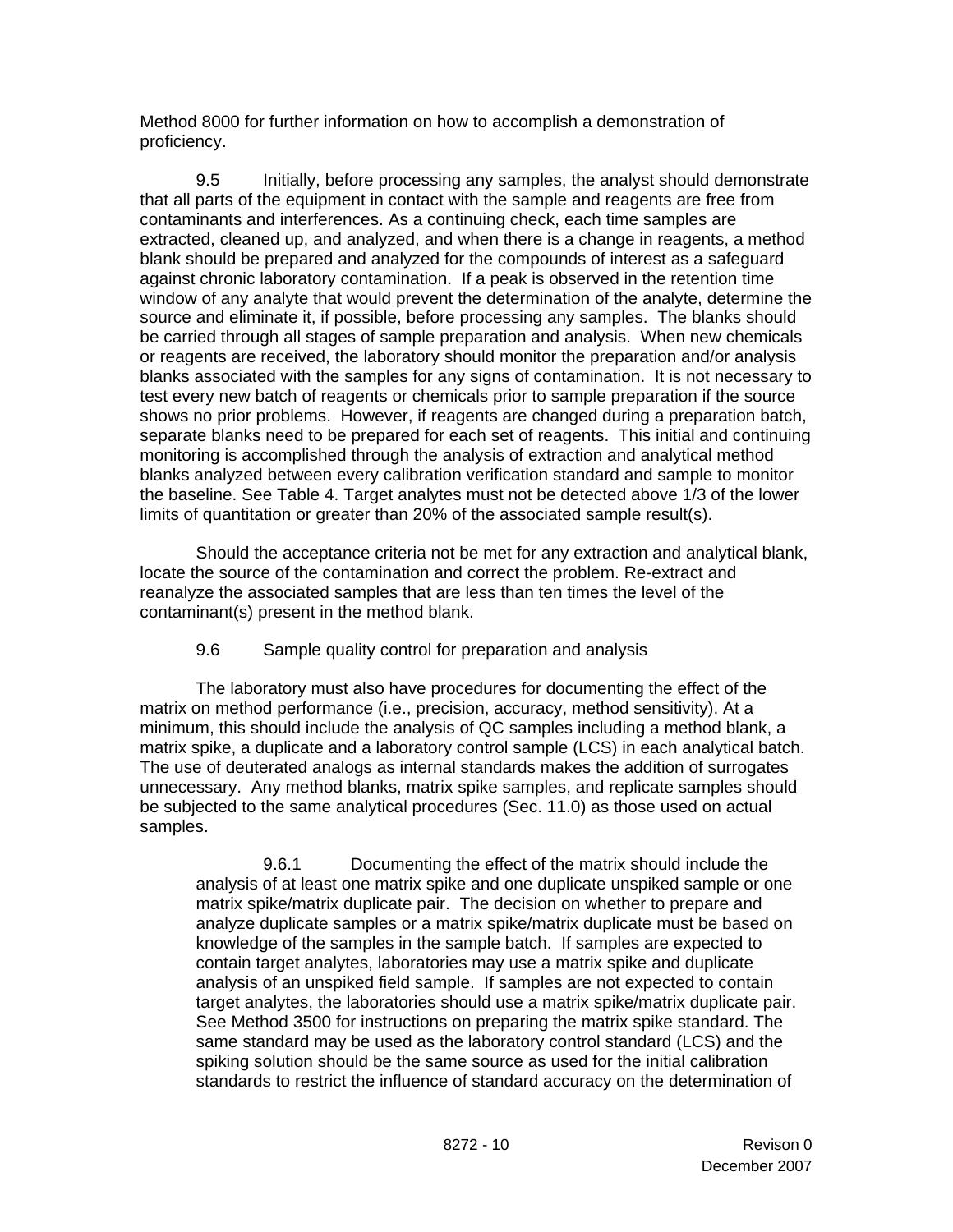recovery through preparation and analysis. Consult Method 8000 for information on developing acceptance criteria for the MS/MSD.

 9.6.2 A laboratory control sample (LCS) should be included with each analytical batch. The LCS consists of an aliquot of a clean (control) matrix similar to the sample matrix and of the same weight or volume. The LCS is spiked with the same analytes at the same concentrations as the matrix spike, where appropriate. As noted in Sec. 9.6.1, the LCS is ideally prepared from the same source stock standard that is used to prepare the calibration standards. When the results of the matrix spike analysis indicate a potential problem due to the sample matrix itself, the LCS results are used to verify that the laboratory can perform the analysis in a clean matrix. Consult Method 8000 for information on developing acceptance criteria for the LCS.

 9.6.3 Also see Method 8000 for the details on carrying out sample quality control procedures for preparation and analysis. In-house method performance criteria for evaluating method performance should be developed using the guidance in Method 8000.

 9.7 Initial Calibration. The following acceptance criteria must be used for initial calibration: (i) The signal to noise (S/N) ratio for the GC signals present in every SICP must be  $\geq 10:1$  for the labeled internal standards and calibration compounds; (ii) The percent relative standard deviation (RSD) for the mean area ratio/ng for labeled internal standards and the calibration compounds must be less than 30% for high molecular weight PAHs and less than 25% for low molecular weight PAHs, and the  $r^2$ must be greater than 0.99. The calibration curve must not be forced through the origin; and (iii) the number of calibration standards may be reduced from four to three based on the criteria in Sec. 11.4.1 of this procedure.

 There must be an initial calibration of the GC/MS system as described in Sec. 11.3. In addition, the initial calibration curve should be verified immediately after performing the standard analyses using a second source standard (prepared using standards different from the calibration standards if available). It is assumed after this method is formally published that various standard vendors will offer other sources than the current single standard mix source option. Should an independent source or possibly another lot number from the same standard source used to prepare the calibration standards not be available during planned sample analyses, the initial calibration should be verified using the continuing calibration standard. The suggested acceptance limits for this initial calibration verification analysis are 70 - 130%. Alternative acceptance limits may be appropriate based on the desired project-specific data quality objectives. Quantitative sample analyses should not proceed for those analytes that fail the second source standard initial calibration verification. However, analyses may continue for those analytes that fail the criteria with an understanding these results could be used for screening purposes and would be considered estimated values.

 The initial calibration must be re-established if the RSD(s) exceed the limit(s). However, it is not necessary to re-establish the initial calibration in response to a nonconforming RSD if the reported sample result(s) are less than the lower limits of quantitation and the signal to noise ratio and  $r^2$  criteria are met.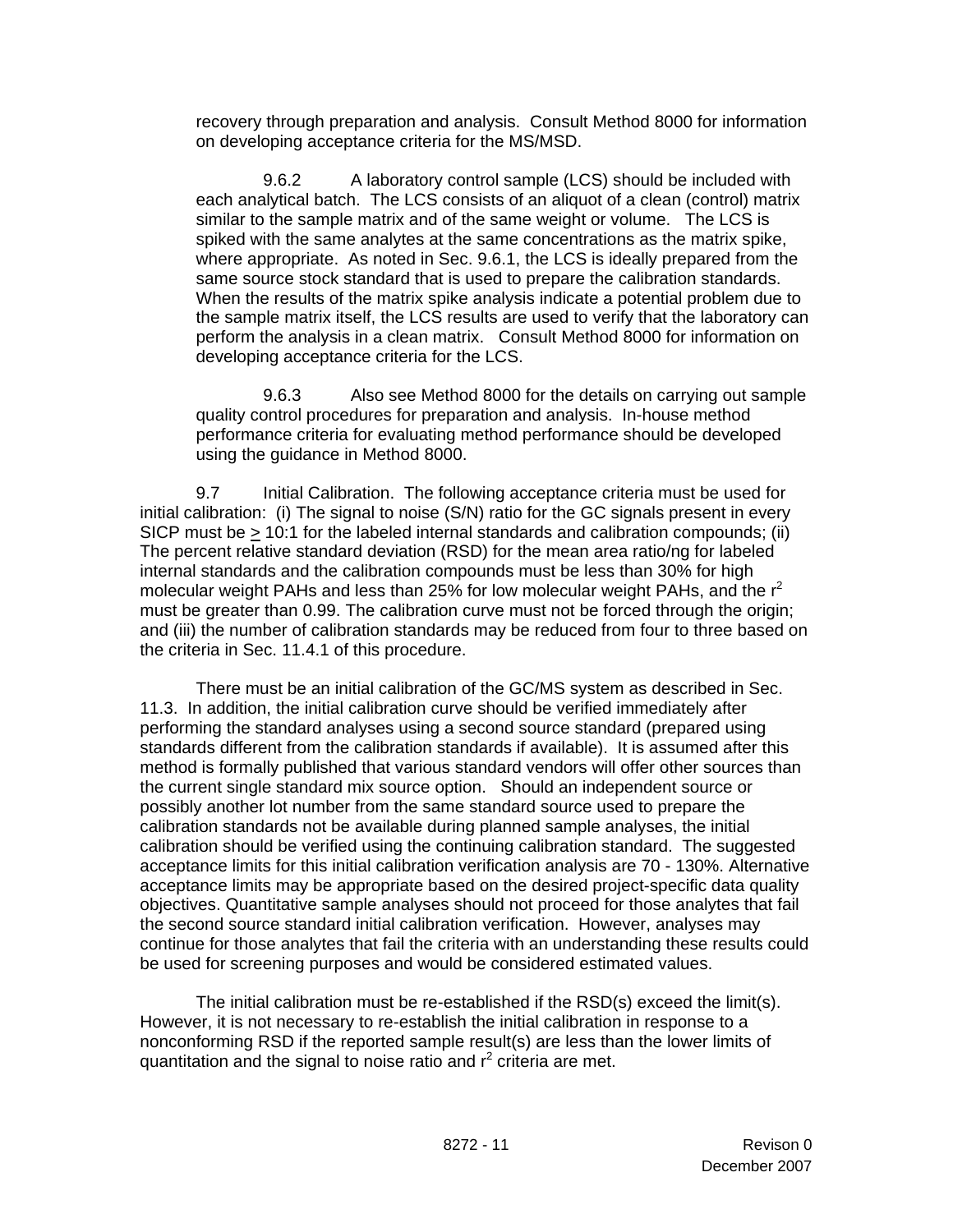9.8 Continuing Calibration Verification. The following acceptance criteria must be used for the daily duplicate calibration verifications: (1) The S/N ratio for the GC signals present in every SICP must be  $\geq 10:1$  for the labeled internal standards and the calibration compounds; (2) The percent differences for the measured area ratio/ng of all analytes must be within  $\pm 25\%$  for high molecular weight PAHs and within  $\pm 20\%$  for low molecular weight PAHs of the mean values established during the initial calibration.

 The calibration verification standard should be prepared from the same stock standard source as is used for the initial calibration curve standards.

 Should the acceptance criteria for the daily duplicate calibration verifications not be met, a new initial calibration curve must be established before sample extracts can be analyzed.

 9.9 The signal to noise (S/N) ratio for the GC signals present in every SICP must be  $>$  3:1 for any target analyte in environmental samples and  $>$  10:1 for the labeled internal standards.

 Should the acceptance criteria for any sample and/or labeled internal standard signal to noise ratio not be met, the sample should be reanalyzed unless obvious matrix interference is present.

#### 10.0 CALIBRATION AND STANDARDIZATION

See Sec. 11.0 for calibration and standardization information.

#### 11.0 PROCEDURE

 11.1 To prepare the apparatus, set up the GC system using the following parameters.

 11.1.1 GC Column Agilent HP-5MS column (0.25 µm film thickness, 0.25 mm ID) or equivalent.

11.1.2 Inlet liner 2-mm i.d. silanized glass.

11.1.3 GC Inlet 320 °C, splitless mode.

 11.1.4 Oven program: Isothermal 5 minute hold at 40 °C. Ramp at 50 °C/minute to 110 °C, followed by a temperature ramp of 12 °C/minute to 320 °C. (Hold for 10 min.)

| MS Quad Temperature:          | 150 °C, maximum 200 °C |
|-------------------------------|------------------------|
| <b>MS Source Temperature:</b> | 230 °C, maximum 250 °C |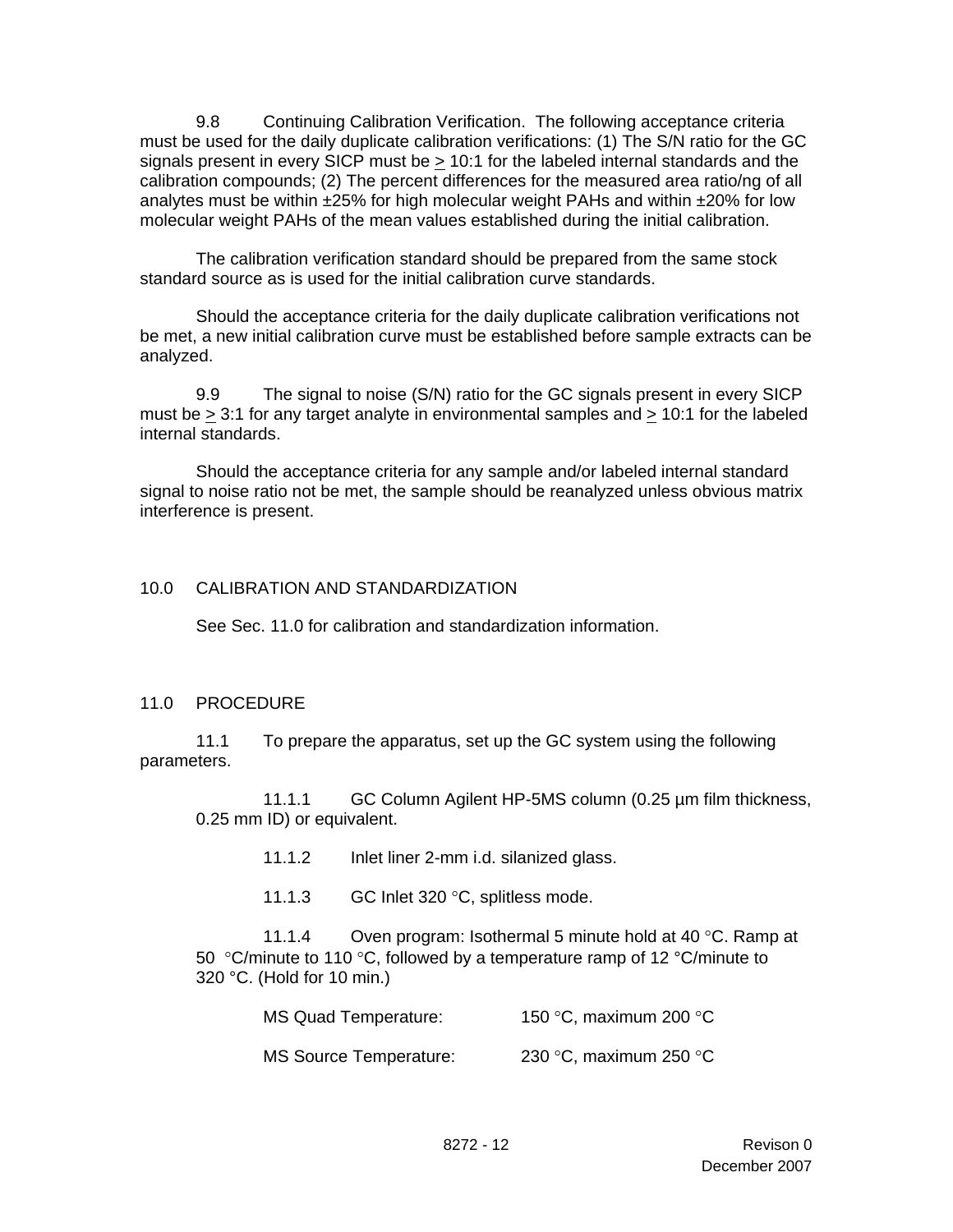11.2 SIM Group Set Up

 11.2.1 Set up a SIM program with the necessary ions to acquire all the PAHs using the ion groups shown in Table 1 and set a 25 msec dwell time per ion.

 11.2.2 Update the expected retention times in the method section of the quantitation software using the d-PAH internal standards of previous runs as relative retention time markers.

#### 11.3 Establish Initial Calibration

 The following initial calibration guidance is based on data generated during the method development process. The recommended calibration concentrations listed in Table 2 were based on the PAH distributions previously determined in 120 sediment pore water samples and take into account the water solubilities of each individual PAH compound. These are the recommended calibration standard concentrations for optimum method performance. However, other concentrations may be used provided acceptable method performance can be attained.

 11.3.1 Prepare stock solutions of PAHs and internal standard stock solutions of d-PAHs at approximately the concentrations shown in Table 2. Stocks are prepared in DCM. Spiking solutions are prepared by dilution of intermediate stocks in acetone. For calibration solutions, spiking solutions are added to reagent water.

> 11.3.1.1 Prepare calibration standard spiking solutions. These are prepared by adding acetone to the stock to give the calibration solution concentrations (CS1-CS4), as described below.

> > 11.3.1.1.1 For CS1, take 5 µL stock to 100 mL in acetone.

 11.3.1.1.2 For CS2 take 50 µL to 100 mL in acetone.

 11.3.1.1.3 For CS3, take 25 µL to 10 mL in acetone.

 11.3.1.1.4 For CS4, take 100 µL to 10 mL in acetone.

 11.3.1.2 Spike 4 µL of each calibration solution into 1.5 mL of reagent water to give a calibration series with the low calibration limits (LCLs) and upper calibration limits (UCLs) shown in Table 2. Spike 10 µL of internal standard spiking solution at the concentrations shown in Table 2 into each vial.

11.3.1.3 Extract and analyze the calibration series.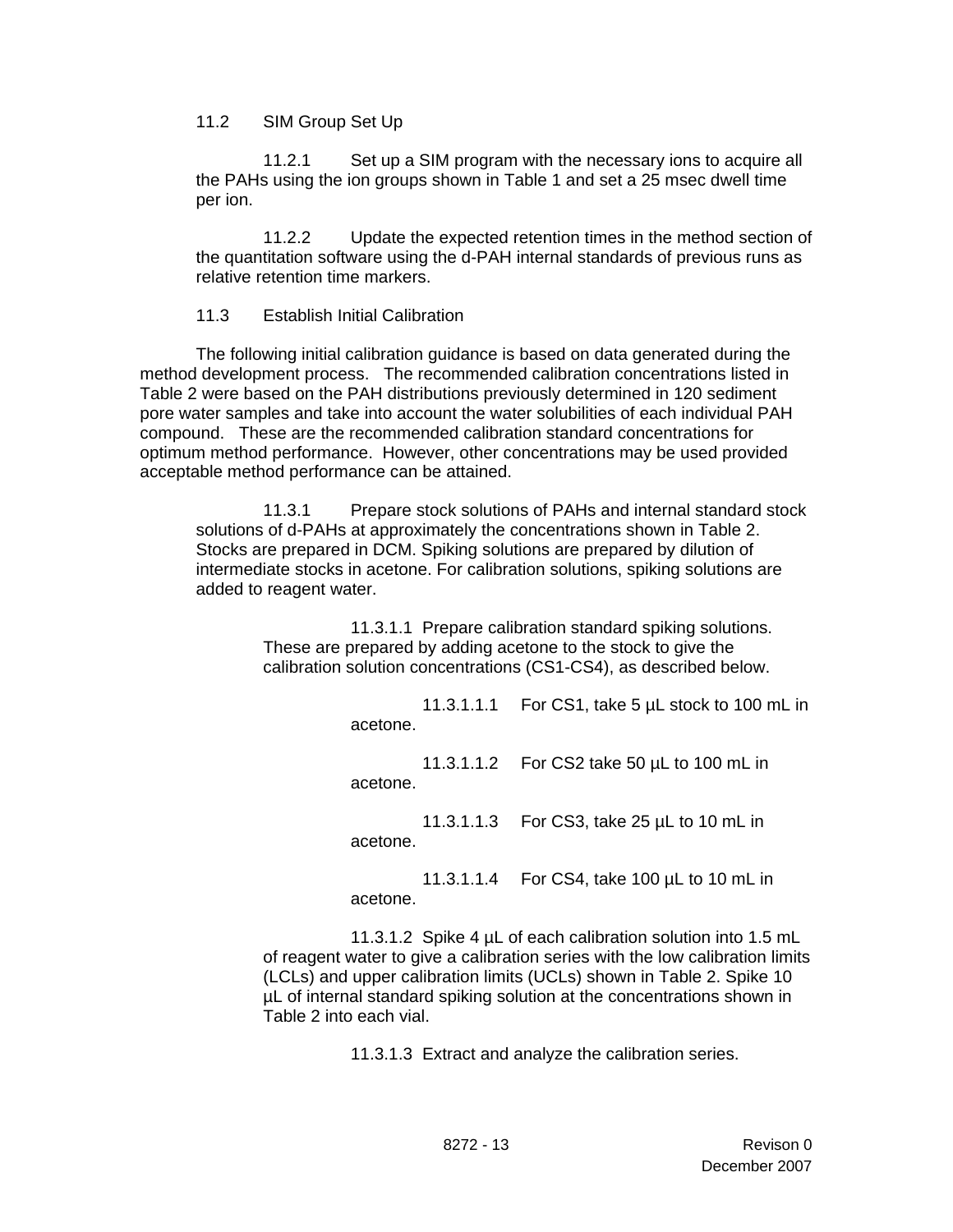11.3.1.3.1 Extract and analyze two method blank solutions.

 11.3.1.3.2 Extract and analyze the water calibration solutions, as described in Secs. 11.4 and 11.5. Begin with the CS1-spiked sample, followed by sequentially more concentrated calibration standards. Follow by two water blanks.

 11.3.1.4 Calculate the performance parameters for the calibration.

> 11.3.1.4.1 Generate ion chromatograms for the masses listed in Table 1 that encompass the expected retention windows of the target analytes. Integrate the selected ion current profiles of the quantitation ions shown in the table.

> 11.3.1.4.2 Calculate the area ratio (analyte peak area divided by internal standard peak area) per unit mass of analyte, using the area of the appropriate internal standard listed in Table 3.

> Quantitative calculations are based on a comparison of the area ratio per ng from the calibration and sample waters. The area ratio per ng is calculated for calibration runs by dividing the calibration peak area by the peak area of its most closely associated d-PAH internal standard (the deuterated parent PAH, in most cases), and dividing this result by the ng of the calibration PAH present in the vial (i.e., its mass in the vial, not its concentration). Calibration standards are given in Table 2.

(area ratio/ng) =  $[(peak \ area \ cal. std)/(peak \ area \ d-PAH)]/(mass \ of std in \ cal)$ 

 11.3.1.4.3 Calculate the mean area ratio/ng. The mean relative response factor for these duplicate daily calibration standards should agree with those from the 4 point (or 3-point) standard curve within 20% for the two- and three-ring PAHs, and within 25% for the four-ring PAHs. No sample data will be reported if these calibration criteria are not met. Calculate the mean area ratio/ng and the standard deviation of the relative response factors for each calibration standard solution using the following equations:

$$
\overline{\text{area ratio/ng}} = \frac{1}{n} \sum_{i=1}^{n} (\text{area ratio/ng})_i
$$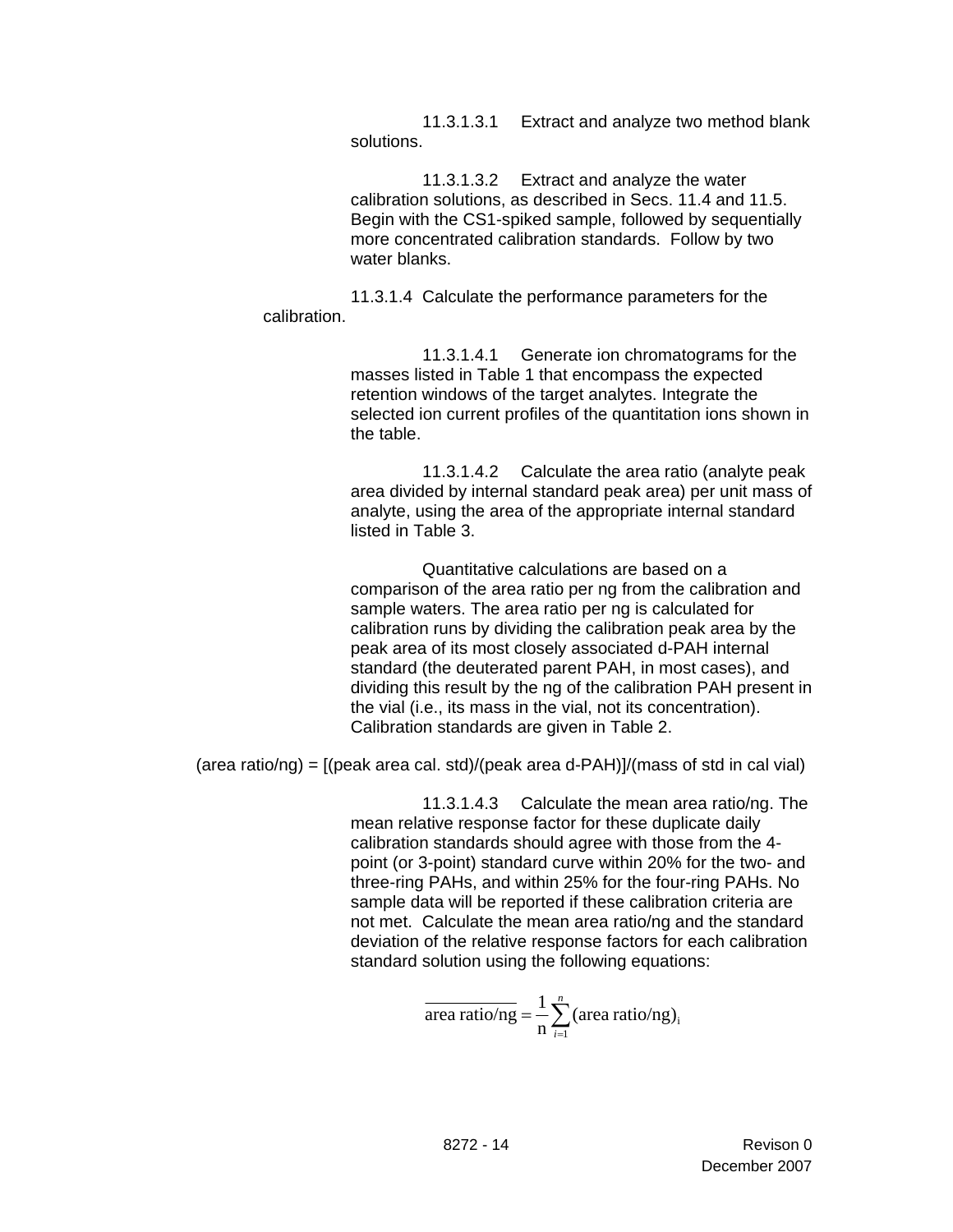Where:

| $(\text{area ratio}/\text{ng})_1$ | $=$ | area ratio/ng calculated for<br>calibration solution "i" using the<br>equation in Sec. 11.3.1.4.2. |  |
|-----------------------------------|-----|----------------------------------------------------------------------------------------------------|--|
|                                   |     |                                                                                                    |  |

 $n =$  The number of calibration points in the curve.

> 11.3.1.4.4 Calculate the percent relative standard deviation.

$$
\% RSD = \frac{SD}{\text{area ratio/ng}} \times 100
$$

Where:

 $area ratio/ng =$  Mean area ratio/ng calculated above.

> $SD =$  The sample standard deviation of the replicate area ratio/ng values used to calculate the mean area ratio/ng.

 11.4 Criteria for acceptable initial calibration. Prior to analyzing any samples, the standard curves are prepared using the identical analysis procedures as used for sample waters. To be acceptable, the linearity of each PAH standard curve should be  $r^2$ greater than 0.99, and the relative response factor per ng for each concentration should show a relative standard deviation of less than 25% for two- to three-ring PAHs, and less than 30% for four-ring PAHs. If an acceptable initial calibration is not achieved, identify the root cause, perform corrective action, and repeat the initial calibration. If the root cause can be traced to an abnormal disruption of an individual acquisition (e.g., injector malfunction) repeat the individual analysis and recalculate the percent relative standard deviation. If the calibration is acceptable, document the problem and proceed; otherwise repeat the initial calibration. Additionally, prior to sample analyses the initial calibration should be verified using a check standard mix that is prepared from an independent source as the calibration standards. Should an independent source or possibly another lot number from the same standard source used to prepare the calibration standards not be available during planned sample analyses, the initial calibration should be verified using the continuing calibration check standard.

 11.4.1 Because of the large range of calibration concentrations required, the wide range of water solubilities of the individual PAHs, and the desire to require only one stock calibration solution, some PAHs may only have a three point linear calibration curve that meets the above criteria. This is most likely to occur for the higher molecular weight PAHs, because the dilution of lowest calibration standard is likely to be below the lower limit of quantitation required for the method, so it does not negatively impact the analysis. In such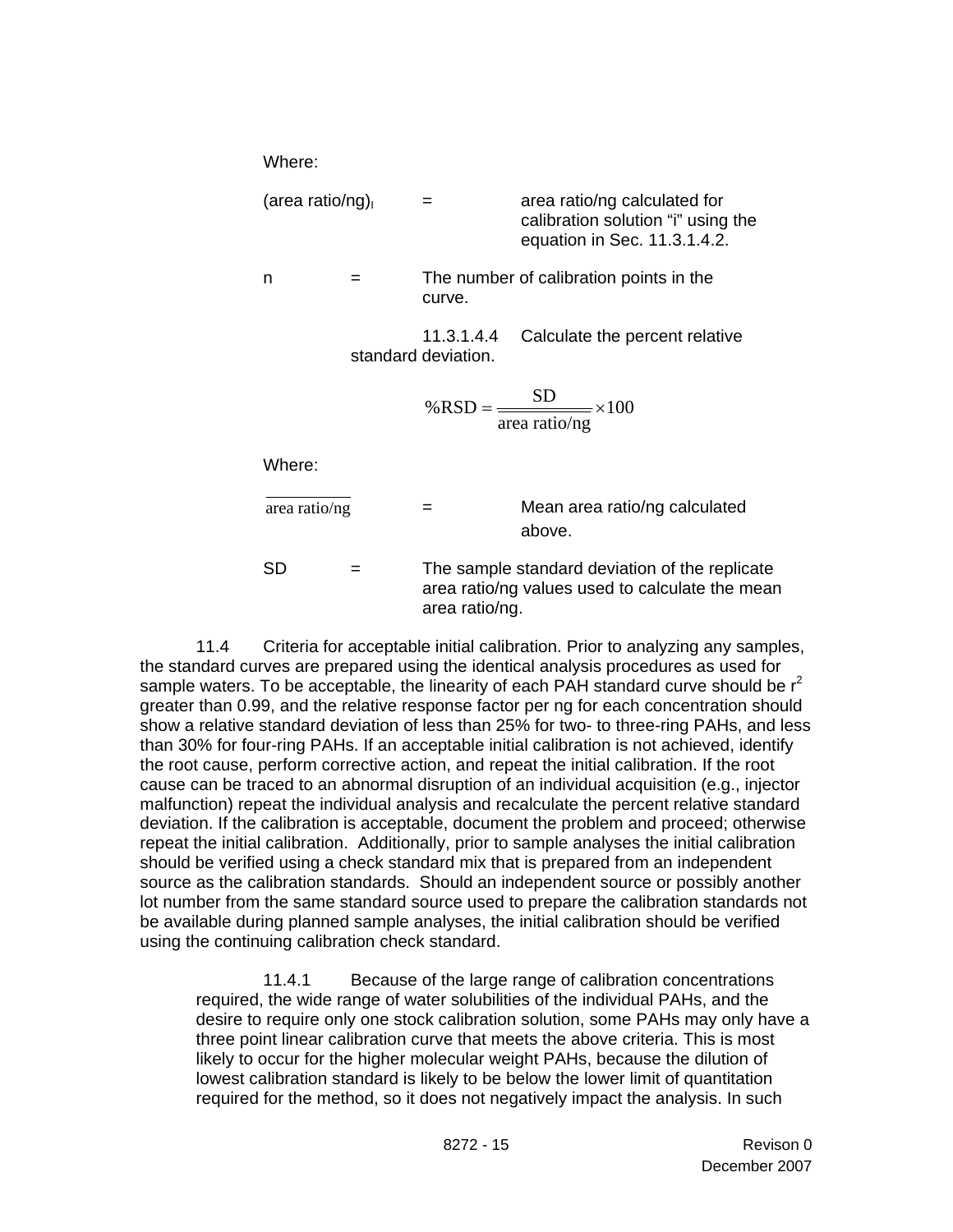cases, the lowest calibration standard is ignored. Less frequently, the highest concentrations of the lowest molecular weight PAHs may exceed the linear dynamic range of the GC/MS response. In such cases the laboratory should investigate lowering the MS multiplier voltage to autotune voltage or slightly below and rerun the calibration curve. If the highest calibration standard still exceeds the detector linearity, it is acceptable to reject the highest concentration for those specific PAHs, as long as a minimum of a three-point standard curve is generated for each PAH.

 It is recommended that a 4- (or 3-) point initial calibration be established every two weeks, when continuing calibration criteria are not met, or when service is performed on the GC/MS instrument system.

11.4.2 The S/N for the GC signals present in every SICP must be  $\geq$ 10:1 for the labeled internal standards and unlabeled calibration compounds.

 11.5 Continuing calibration check is performed daily at the beginning of a 24 hour period. The injection of the first continuing calibration begins the 24-hour window, within which all pore water samples must be injected. Duplicate daily standards are analyzed.

 11.5.1 To prepare the continuing calibration check solution, into 1.5  $mL$  of reagent water, add 4  $\mu$ L of the CS3 calibration check spiking solution and 10 µL of the d-PAH internal standards.

 11.5.2 Analyze duplicate vials of the continuing calibration check standard solution. Use the same data acquisition parameters as those used during the initial calibration. Check for GC resolution and peak shape. If peak shape or retention times are unacceptable, perform column and injector maintenance. If this fails to correct the problem, the column must be replaced and the calibration repeated.

 11.5.3 Criteria for Acceptable Daily Calibration Check. The criteria listed below for acceptable calibration must be met at the beginning of each 24 hour period that samples are analyzed. The mean relative response factor for the duplicate daily calibration standards should agree with those from the 4-point (or 3-point) standard curve within 20% for the two- and three-ring PAHs, and within 25% for the four-ring PAHs. No sample data will be reported if these calibration criteria are not met. If the continuing calibration check criteria are not met, identify the root cause, perform corrective action and repeat the continuing calibration. If the second consecutive continuing calibration check does not meet acceptance criteria, additional corrective action must be performed.

 Additionally, after establishment of the 4-point calibration curve, the raw peak areas of each d-PAH for each subsequent daily calibration check, method blank, and sample analyses must be greater than or equal to 50% of the mean raw peak area for each d-PAH internal standard established for the 4-point calibration curve.

11.5.4 The S/N for the GC signals present in every SICP must be  $\geq$ 10:1 for the labeled internal standards and unlabeled calibration compounds.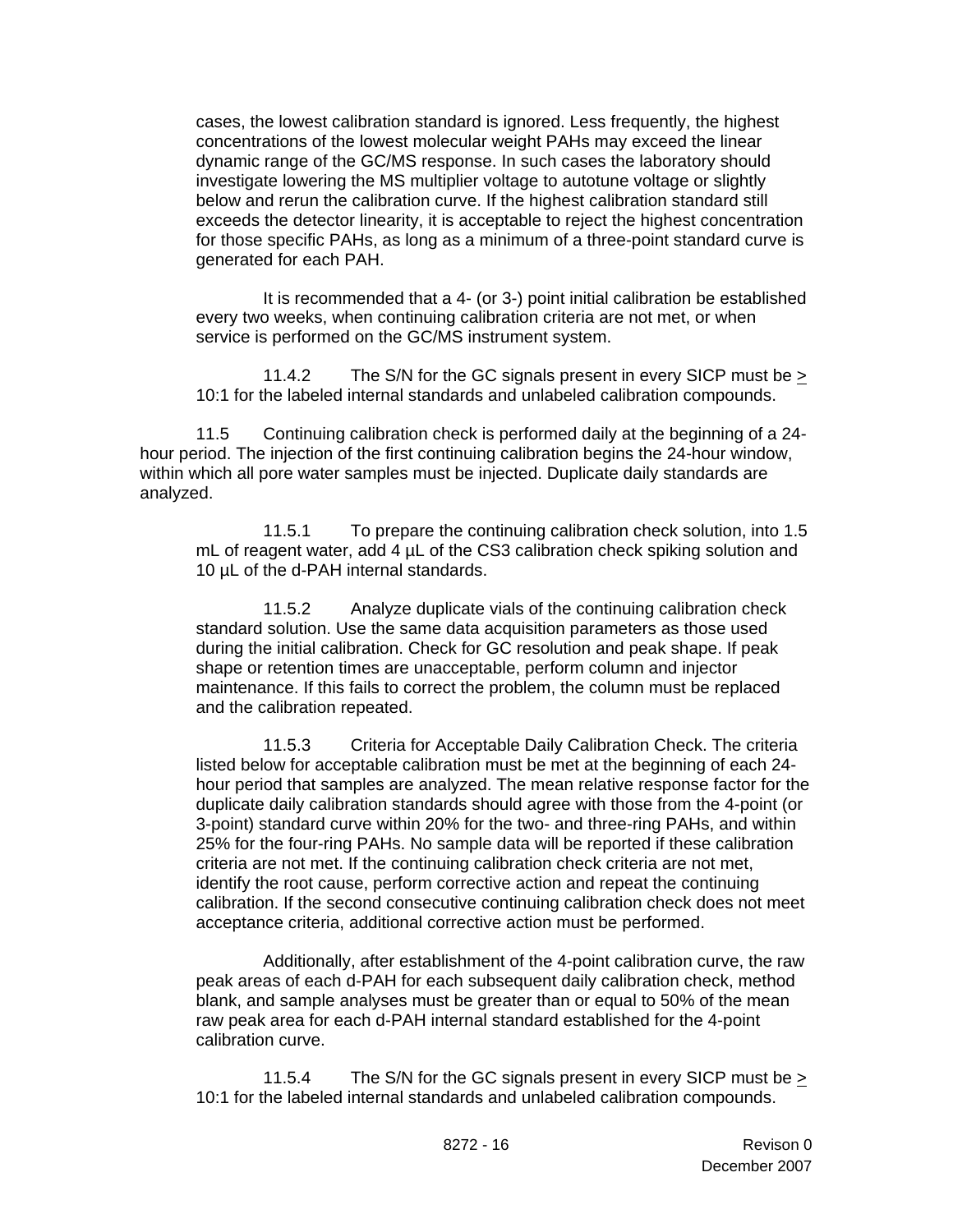11.6 Method blanks are prepared and analyzed daily in duplicate following the continuing calibration and between analyses of replicate sets of the same pore water sample. See Sec. 11.6.2.2.

11.6.1 For each method blank, add 10 µL of the d-PAH internal standards solution into 1.5 mL of reagent water.

 11.6.2 Two types of sources of background PAHs must be considered. For the higher molecular weight PAHs, typical GC/MS criteria for signal to noise are appropriate, since their lower limits of quantitation are normally controlled by GC/MS sensitivity. However, for lower molecular weight PAHs, atmospheric contaminants can cause significant background peaks.

> 11.6.2.1 Background PAHs from Ambient Air – Concentrations of each PAH in the water blanks should be calculated in the same manner as a sample. Should the blank prior to the subsequent water sample have any detectable background concentration greater than 1/3 of the example lower limits of quantitation given in Table 3, the analyses should not continue until the fiber is sufficiently cleaned as demonstrated by a clean reagent water blank.

 11.6.2.2 Carryover from Highly Contaminated Samples – Carryover blanks are analyzed between each new pore water sample (not including replicates). Significant carryover can occur if the previous sample was highly contaminated. Should the blank prior to the subsequent water sample have any detectable background concentrations more than 1/3 of the example lower limits of quantitation given in Table 3, the analyses should not continue until the fiber is sufficiently cleaned as demonstrated by a clean reagent water blank. Alternatively, if the concentrations determined in the blanks are less than 20% of those found in the associated sample(s), the data may be accepted.

- 11.7 At the laboratory, store samples and extracts in the dark at 0 to 6  $\degree$ C.
	- NOTE: Once the sample preparation process has begun, pore waters must be generated and flocculated as quickly as possible, but must be done within 28 days of sediment sample collection. Pore water, groundwater, and tap water samples must then be immediately spiked with 10 µL of d-PAH solution following flocculation.

 Solid phase micro-extraction must be completed within 24 hours of flocculation for pore water, groundwater, and tap water samples.

11.8 Generation of pore water from sediment samples.

 Stir the slurry and transfer approximately 40 mL (containing a solids and liquids in proportion to the slurry provided) to a clean 40 mL vial. Cap the vial with a PTFE-lined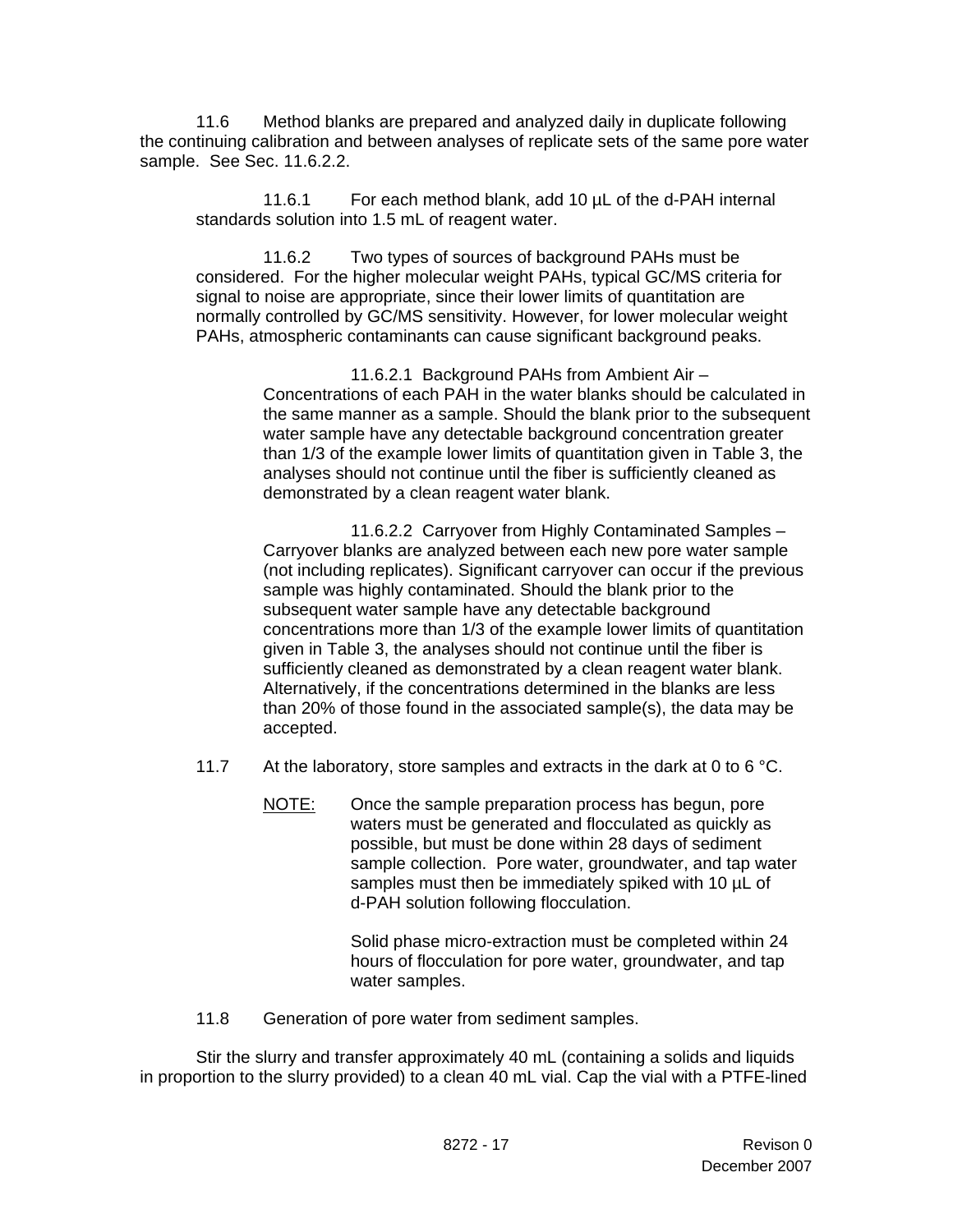cap. Place the vials in a centrifuge. Spin for 30 minutes at 1000 g. Using a new, graduated serological pipette, transfer 10 mL of the supernatant to a new 20 mL vial.

11.9 Flocculation of pore water samples.

 11.9.1 Once the process has begun, immediately add the working alum solution (see Sec. 7.0) to each vial of water (and QC samples). The volume of the alum solution should be 1/40th of the sample volume. After the addition, swirl the vial for several rotations to incorporate the solution.

 11.9.2 Add 3-5 drops of NaOH working solution (see Sec. 7.0) to each vial. Swirl to incorporate the NaOH.

11.9.3 Shake the vial for 15 seconds.

11.9.4 Centrifuge for 30 minutes at 1000 g.

11.9.5 Collect the supernatant into a clean 20 mL vial.

11.9.6 Repeat Secs. 11.10.1 through 11.10.5 once.

 11.9.7 Immediately transfer 1.5 mL aliquots to new silanized autosampler vials and immediately add the internal standard solution as described below. Vials are weighed before and after adding the water sample to determine the exact sample water mass.

 11.10 Extraction and analysis of flocculated pore water, groundwater, and tap water samples.

 11.10.1 Split the prepared water samples into the required number of replicate samples, placing 1.5 mL aliquots of each into a new silanized glass autosampler vials. For QC samples, add 1.5 mL of reagent water.

NOTE: The SPME fiber should be cleaned at the beginning of each sampling set (and after highly contaminated samples) for one hour by placing in the cleaning chamber under helium flow at 320 °C. This can conveniently be performed while the pore waters are being prepared.

 11.10.2 Immediately add 10 µL of the d-PAH solution to each sample and QC sample.

NOTE: All of the water preparation steps beginning with the centrifugation and ending with the addition of d-PAH internal standards should be conducted continuously and in the minimum amount of time possible.

 11.10.3 Load the autosampler following the recommended analytical sequence in Table 4. Verify the sequence against documented sequence following the loading process.

 11.11 The recommended analytical sequence described in Table 4 is based on a 24-hour "clock."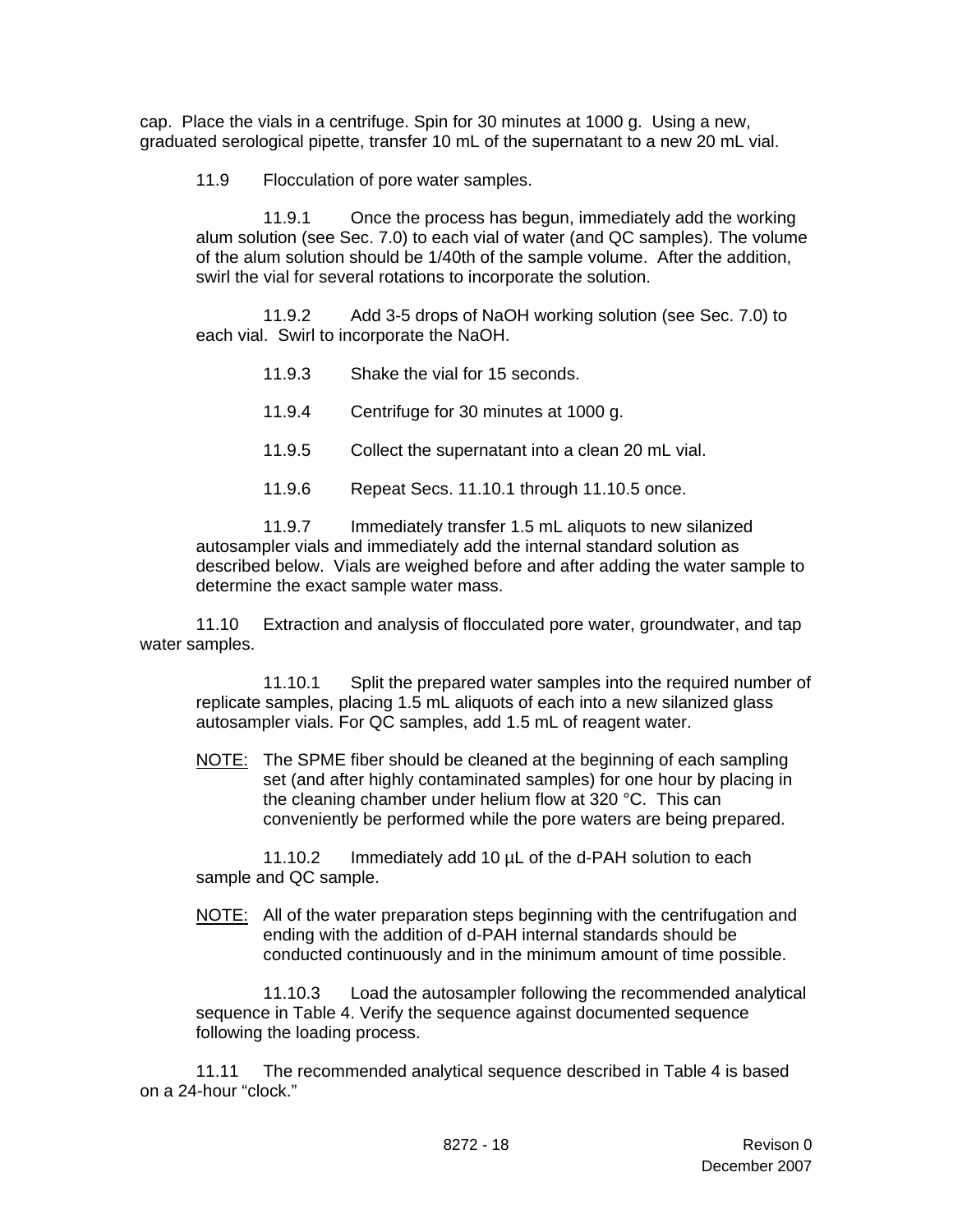11.11.1 Two continuing calibration check standards are analyzed (100 min.). The sequence begins with analysis of the first continuing calibration standard.

11.11.2 Analyze two method blanks (50 min. each).

 11.11.3 Analyze pore water samples (in duplicate at a minimum) (50 min. each).

 11.12 Generate ion chromatograms for the masses listed in Table 1 that encompass the expected retention windows of the target analytes. Integrate the selected ion current profiles of the quantitation ions shown in the table.

For a gas chromatographic peak to be identified as a target analyte, it must meet all of the following qualitative identification criteria for individual analytes.

 11.12.1 The quantitation ion must be present, with a S/N of at least 3:1 for environmental samples.

 11.12.2 The relative retention time (RRT) of the parent PAHs (and the 2- and 1- methylnaphthalene compounds) compared to the RRT for the labeled-standards must be within  $\pm 3$  seconds of the relative retention times obtained from the continuing calibration (or initial calibration if this applies).

11.13 Quantitation for Target Analytes

 Results need to be reported in the units commensurate with their intended use and all dilutions need to be taken into account when computing final results.

 Sample water concentrations are calculated by dividing the peak area of the sample peak by the peak area of its d-PAH internal standard, and then dividing the result by the calibration area ratio per ng, and dividing that result by the sample water weight.

Concentration (ng/mL)= $\frac{\langle \text{area sample peak}\rangle}{\langle \text{area ratio per ng cal. std}\rangle / \langle \text{sample weight}\rangle}$  $\text{Concentration}(\text{ng/mL}) = \frac{(\text{area sample peak})/(\text{area d - PAH peak})}{\sqrt{\text{area}(\text{area d - PAH peak})}}$ 

 The mean calibration area ratio per ng values from the daily calibration check runs is used for sample concentration calculations (assuming QA/QC checks with the full calibration curve meet criteria).

NOTE: The two methylnaphthalene isomers are individual alkyl peaks and are treated as parent PAHs in the calculations.

11.13.1 If no peaks are present at a  $S/N \ge 3$  to 1 in the region of the ion chromatogram where the compounds of interest are expected to elute, report the result as "Not Detected" (i.e., ND) at the reporting limit.

 11.13.2 Depending on project objectives, the results may be reported to lower limit of quantitation which is typically defined as 1/34 of a toxic unit. See Sec. 3.2 for additional information related to the lower limit of quantitation.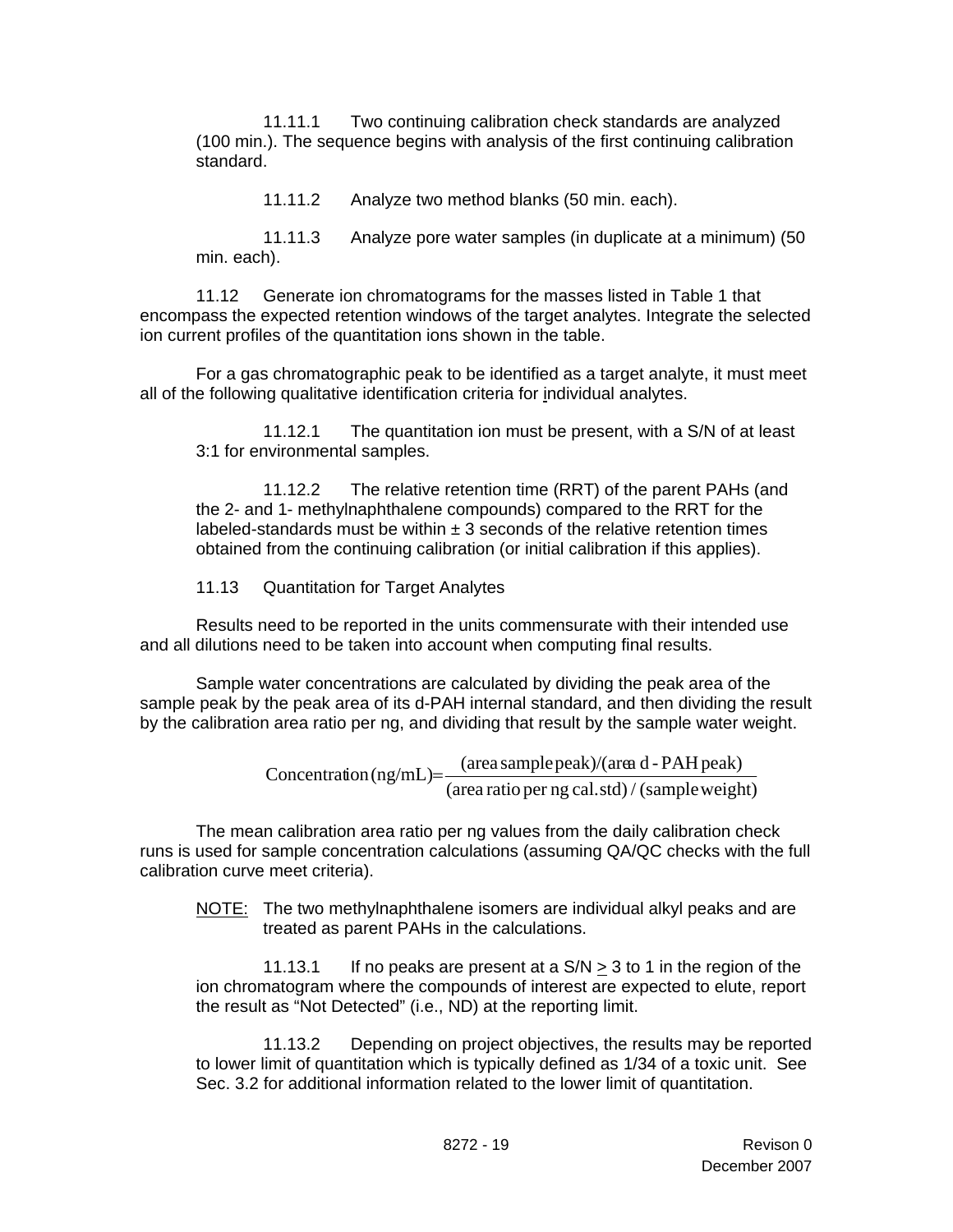### 12.0 DATA ANALYSIS AND CALCULATIONS

See Secs. 11.12 and 11.13 for calculations.

### 13.0 METHOD PERFORMANCE

 13.1 Performance data and related information are provided in SW-846 methods only as examples and guidance. The data do not represent required performance goals for users of the methods. Instead, performance goals should be developed on a project-specific basis, and the laboratory should establish in-house QC performance criteria for the application of this method. These performance data are not intended to be and must not be used as absolute QC acceptance criteria for purposes of laboratory accreditation.

 13.2 Tables 5 through 12 present precision and bias data from three independent laboratories for spiked reagent water, groundwater, and two sediment pore water matrices. The PAH-impacted sediment samples were collected from an aluminum smelter site and a manufactured gas plant (MGP) site. These data are provided for guidance purposes only.

 For the inter-laboratory validation study (ILV), the pore waters were spiked with 12 two- to four-ring PAHs at levels approximately 5 times and 50 times above the performance limit concentrations except for the five heavier PAHs, whose spike levels were based on the saturation solubility of the individual compounds. The highest molecular weight PAHs (i.e. benz(a)anthracene and chrysene), were spiked at five times the lower limit of quantitiation in the high level samples, instead of 50-fold, because of solubility limitations. In the low-level samples, benz(a)anthracene and chrysene were spiked at concentrations less than lower limit of quantitiation for these compounds. Therefore, based on the custodial laboratory recommendation, the low-level spike results for benz(a)anthracene and chrysene were not reported.

 Seven replicate SPME analyses of the spiked sample pore waters were performed on each sample by each participating laboratory. Statistical outliers were determined and omitted using a one sided t-test at the 1% significance interval. All statistical outliers were traceable to one replicate analysis of the low-level groundwater sample from one participating laboratory. The high outlying results were caused by ambient (i.e., background) PAH contamination at the laboratory.

 13.2.1 PAH concentration had no significant effect on the accuracy and reproducibility of the technique. The ILV recoveries for both the low and high-level spiked pore water samples (smelter and MGP sediments) ranged from 68 to 107 percent. The recoveries for both the low and high-level spiked aqueous samples (reagent water and groundwater) ranged from 81 to 108 percent.

 13.2.2 It was assumed that the calculated standard deviation using the combined data from all three participating laboratories was equivalent to the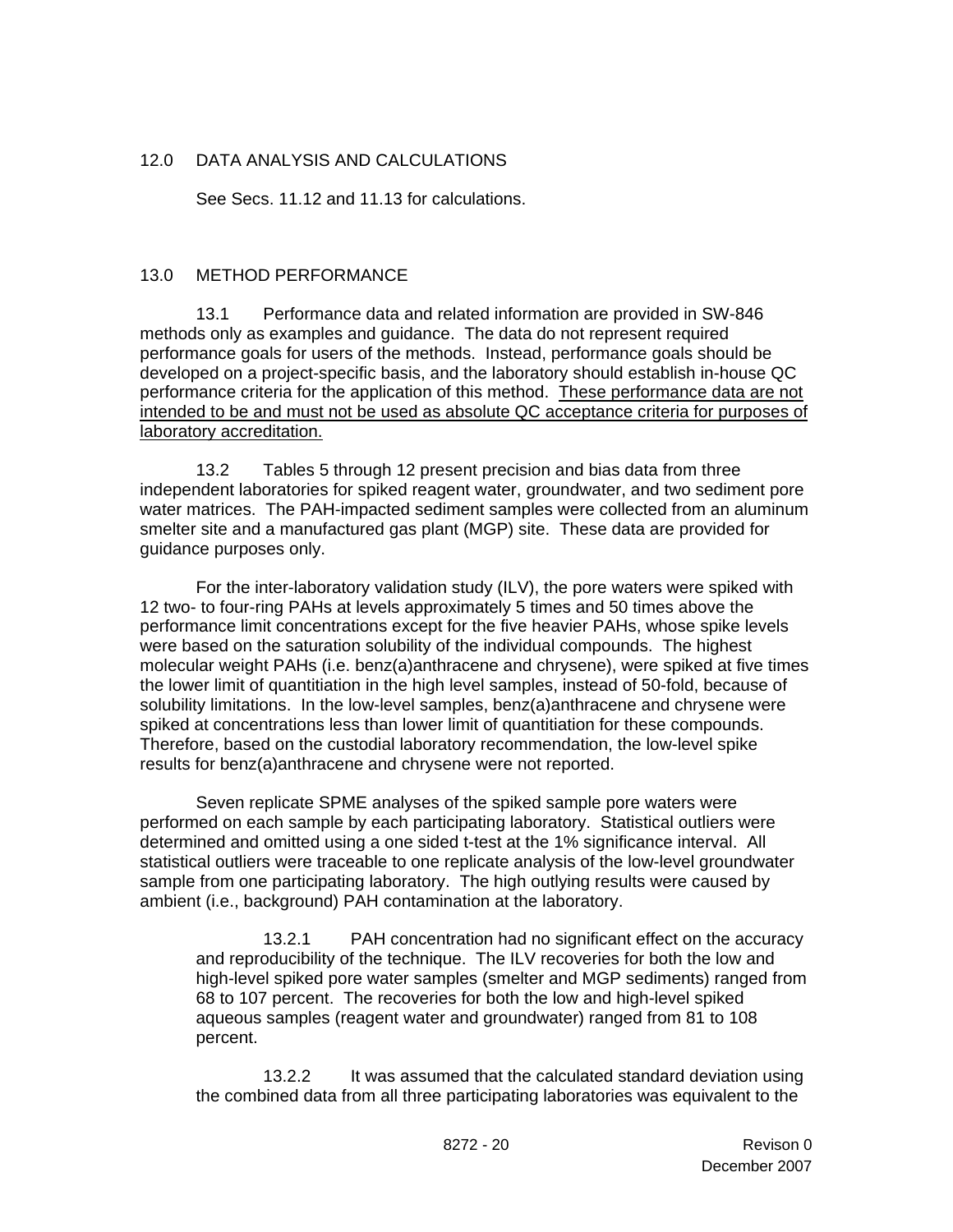overall standard deviation  $(S_T)$ . Replicate determinations of sample PAH concentrations typically had relative standard deviations (RSDs) less than 25 percent for the aqueous samples (reagent water and groundwater), with RSDs less than 33% for the impacted sediment samples (smelter and MGP sediments).

### 14.0 POLLUTION PREVENTION

 14.1 Pollution prevention encompasses any technique that reduces or eliminates the quantity and/or toxicity of waste at the point of generation. Numerous opportunities for pollution prevention exist in the laboratory operation. The USEPA has established a preferred hierarchy of environmental management techniques that places pollution prevention as the management option of first choice. Whenever feasible, laboratory personnel should use pollution prevention techniques to address their waste generation. When wastes cannot be feasibly reduced at the source, the Agency recommends recycling as the next best option.

 In keeping with USEPA goals this method uses a minimum of hazardous materials and results in only small amounts of hazardous waste.

 14.2 For information about pollution prevention that may be applicable to laboratories and research institutions consult *Less is Better: Chemical Management for Waste Reduction* available from the American Chemical Society's Department of Government Relations and Science Policy, 1155 16<sup>th</sup> St., N.W. Washington D.C. 20036, [http://www.acs.org.](http://www.acs.org/)

### 15.0 WASTE MANAGEMENT

 15.1 The USEPA requires that laboratory waste management practices be conducted consistent with all applicable rules and regulations. The Agency urges laboratories to protect the air, water, and land by minimizing and controlling all releases from hoods and bench operations, complying with the letter and spirit of any sewer discharge permits and regulations, and by complying with all solid and hazardous waste identification rules and land disposal restrictions. For further information on waste management, consult *The Waste Management Manual for Laboratory Personnel* available from the American Chemical Society at the address listed in Sec. 14.2.

 15.2 Some of the reagents and solutions used in this method as well as the effluent from the chromatograph contain PAHs and should be handled and disposed of in an approved manner.

#### 16.0 REFERENCES

1. American Society for Testing Methods (ASTM), E178-02, "Standard Practice for Dealing with Outlying Observations," Volume 14.02.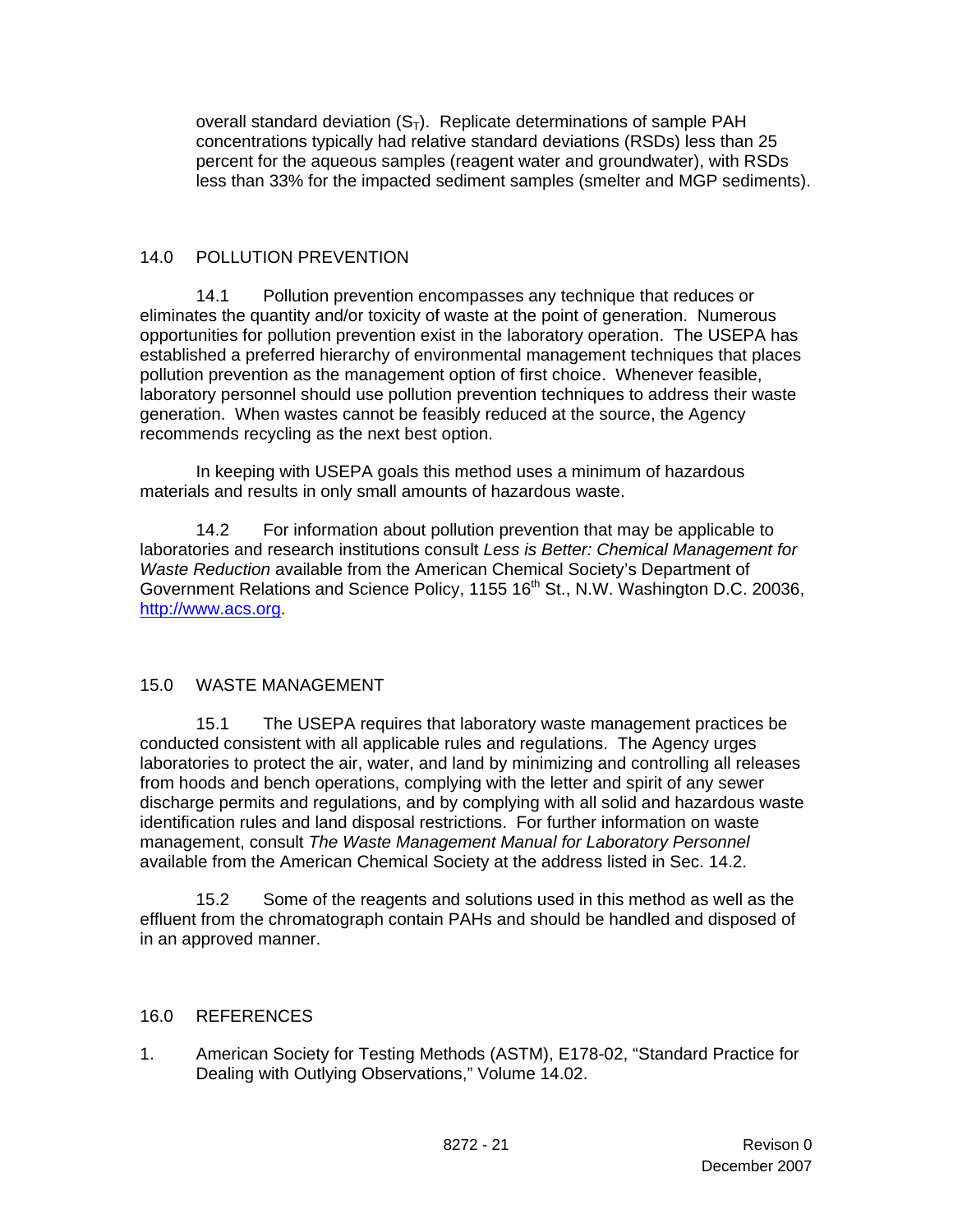- 2. S. B. Hawthorne, C. B. Grabanski, D. J. Miller and J. P. Kreitinger, "Solid Phase Microextraction Measurement of Parent and Alkyl Polycyclic Aromatic Hydrocarbons in Milliliter Sediment Pore Water Samples and Determination of K<sub>noc</sub> Values," *Environ. Sci. Technol*, 39, 2795-2803, 2005.
- 3. D. I. Thal, "Preparation of Flocculated Pore Waters and Analysis of Parent and Alkyl Polycyclic Aromatic Hydrocarbons by Isotope Dilution Solid Phase Microextraction/Gas Chomatography/Mass Spectrometry (SPME/GC/MS) (Hawthorne Method)," Standard Operating Procedure KNOX-ID-0019, ©Severn Trent Laboratories. 2006.
- 4. S. B. Hawthorne, C. B. Grabanski, and D. J. Miller, "Measured Partitioning Coefficients for Parent and Alkyl Polycyclic Aromatic Hydrocarbons in 114 Historically Contaminated Sediments: Part I, Koc Values," *Environmental Toxicology and Chemistry,* 25, 2901-2911, 2006.
- 5. U.S. EPA (OSWER), "Development and Validation of SW-846 Methods, Phase 2: Formal Validation," April, 1992. <http://www.epa.gov/epaoswer/hazwaste/test/pdfs/methdev.pdf>
- 6. U. S. Environmental Protection Agency, "Procedures for the Derivation of Equilibrium Partitioning Sediment Benchmarks (ESBs) for the Protection of Benthic Organisms: PAH Mixtures," EPA/600/R-02/013, Office of Research and Development, Washington D.C., November 2003.
- 7. American Society for Testing Methods (ASTM), D7363-07, "Standard Test Method For Determination Of Parent Alkyl Polycyclic Aromatics in Sediment Pore Water Using Solid Phase Microextraction and Gas Chromatography/Mass Spectrometry in Selected Ion Monitoring Mode," Volume 11.02.
- 8. D. Mackay and W.U. Shiu, Aqueous solubility of polynuclear aromatic hydrocarbons, J. Chem. Eng. Data 22 (1977), pp. 399–402.
- 9. Syracuse Research Corporation, Environmental Database [<http://www.syrres.com/esc/chemfate.htm](http://www.syrres.com/esc/chemfate.htm)>

### 17.0 TABLES AND FIGURES

The following pages contain the tables and figures referenced by this method.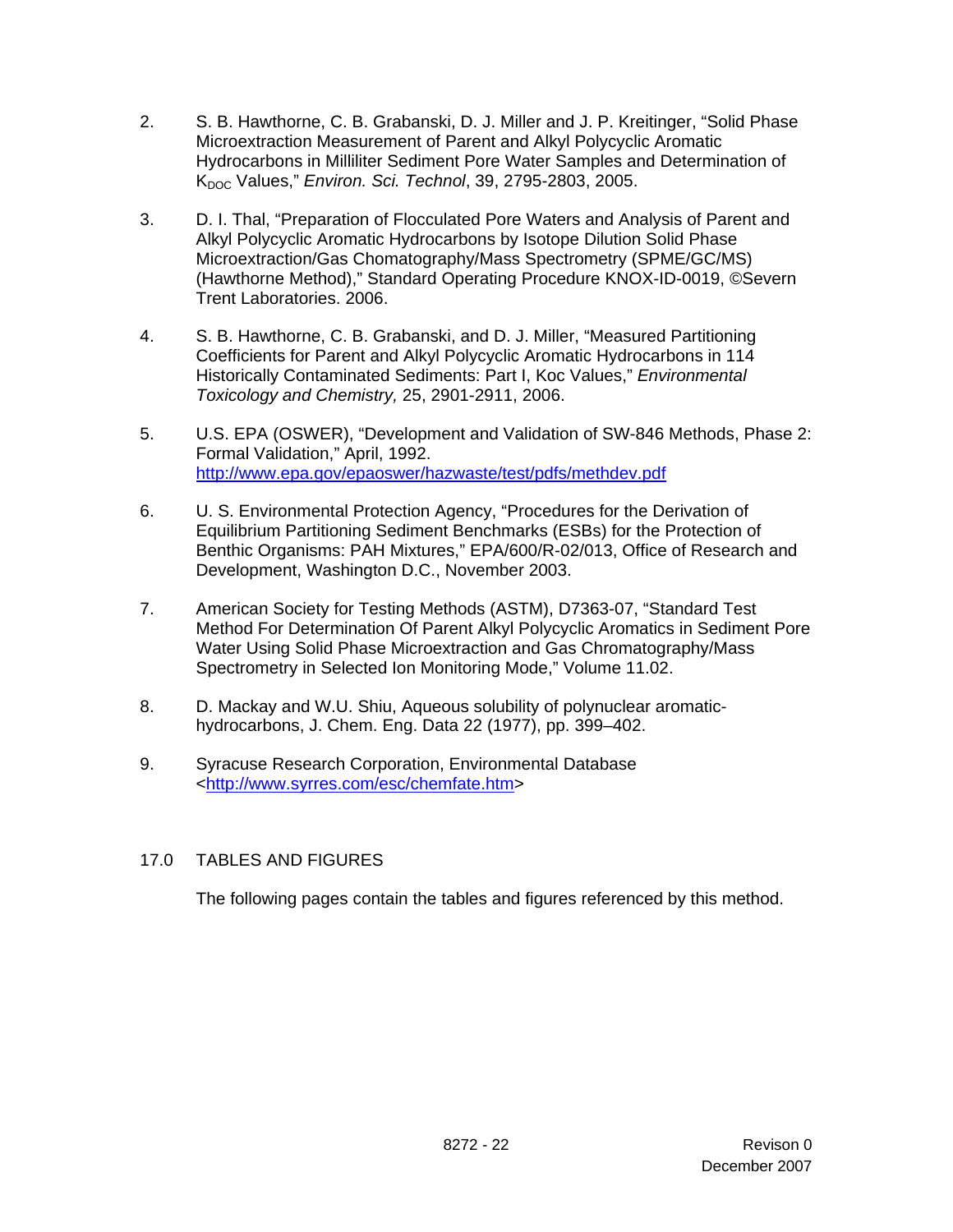|                          | Carbon      | Hydrogen          | Mass of           | <b>SIM</b>                | Target | Retention<br>Time $a$ (min) |             |
|--------------------------|-------------|-------------------|-------------------|---------------------------|--------|-----------------------------|-------------|
| Analyte                  | 12<br>(amu) | 1.007825<br>(amu) | Compound<br>(amu) | lon<br>Group              | m/z    | <b>Start</b>                | <b>Stop</b> |
| Naphthalene              | 10          | 8                 | 128.063           | 1                         | 128.1  | $\overline{7}$              | 17          |
| 1-Methylnaphthalene      | 11          | 10                | 142.078           | 1                         | 142.1  | $\overline{7}$              | 17          |
| 2-Methylnaphthalene      | 11          | 10                | 142.078           | 1                         | 142.1  | $\overline{7}$              | 17          |
| Acenaphthylene           | 12          | 8                 | 152.063           | 1                         | 152.1  | $\overline{7}$              | 17          |
| Acenaphthene             | 12          | 10                | 154.078           | 1                         | 154.1  | $\overline{7}$              | 17          |
| Fluorene                 | 13          | 10                | 166.078           | 1                         | 166.1  | $\overline{7}$              | 17          |
| Anthracene               | 14          | 10                | 178.078           | $\overline{2}$            | 178.1  | 17                          | 21          |
| Phenanthrene             | 14          | 10                | 178.078           | $\overline{2}$            | 178.1  | 17                          | 21          |
| Fluoranthene             | 16          | 10                | 202.078           | 2,3                       | 202.1  | 17                          | 30          |
| Pyrene                   | 16          | 10                | 202.078           | 2,3                       | 202.1  | 17                          | 30          |
| Benz(a)anthracene        | 18          | 12                | 228.094           | $\ensuremath{\mathsf{3}}$ | 228.1  | 21                          | 30          |
| Chrysene                 | 18          | 12                | 228.094           | 3                         | 228.1  | 21                          | 30          |
|                          |             | Deuterium         |                   |                           |        |                             |             |
| d-PAH Internal Standards |             | 2.014102<br>(amu) |                   |                           |        |                             |             |
| Naphthalene-d8           | 10          | 8                 | 136.113           | 1                         | 136.1  | 7                           | 17          |
| 1-Methylnaphthalene-d10  | 11          | 10                | 152.141           | 1                         | 152.1  | $\overline{7}$              | 17          |
| Acenaphthene-d10         | 12          | 10                | 164.141           | 1                         | 164.1  | $\overline{7}$              | 17          |
| Fluorene-d10             | 13          | 10                | 176.141           | 1                         | 176.1  | $\overline{7}$              | 17          |
| Phenanthrene-d10         | 14          | 10                | 188.141           | $\overline{2}$            | 188.1  | 17                          | 21          |
| Fluoranthene-d10         | 16          | 10                | 212.141           | 2,3                       | 212.1  | 17                          | 30          |
| Pyrene-d10               | 16          | 10                | 212.141           | 2,3                       | 212.1  | 17                          | 30          |
| Chrysene-d12             | 18          | 12                | 240.169           | 3                         | 240.2  | 21                          | 30          |

# SIM TARGET IONS AND RETENTION TIME WINDOWS

<sup>a</sup>: Retention times must be verified by the user.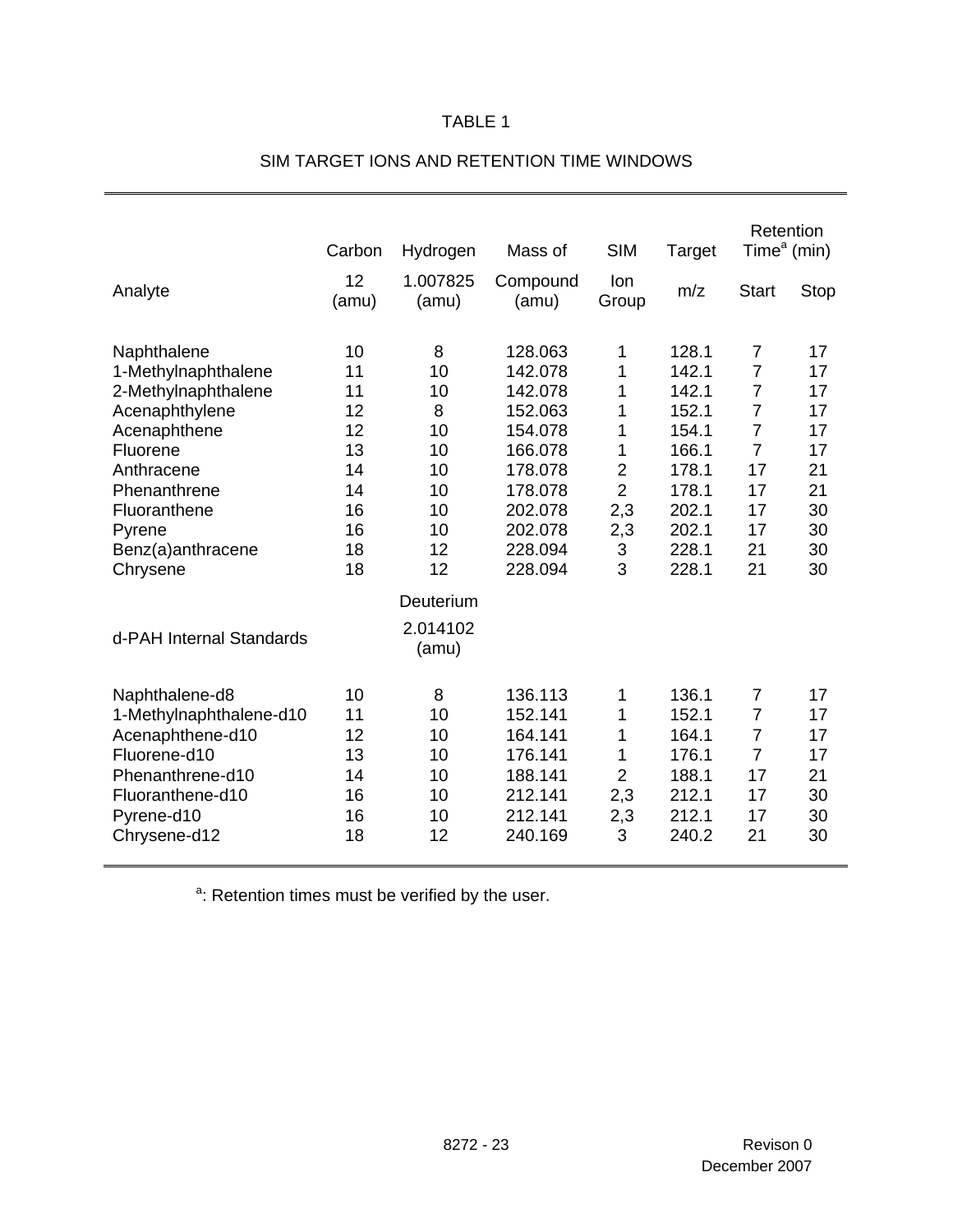| Analyte                                  | <b>DCM</b><br><b>Stock</b><br>Conc.<br>mg/mL | <b>LCL</b><br>CS <sub>1</sub><br>ng/1.5 mL | CS <sub>2</sub> | CS <sub>3</sub><br>ng/1.5 mL ng/1.5 mL | <b>UCL</b><br>CS4<br>ng/1.5 mL |
|------------------------------------------|----------------------------------------------|--------------------------------------------|-----------------|----------------------------------------|--------------------------------|
| Naphthalene                              | 42                                           | 8.3                                        | 83              | 415                                    | 1660                           |
| 1-Methylnaphthalene                      | 24                                           | 4.8                                        | 48              | 239                                    | 956                            |
| 2-Methylnaphthalene                      | 20                                           | 4.1                                        | 41              | 204                                    | 817                            |
| Acenaphthylene                           | 9.0                                          | 1.8                                        | 18              | 90                                     | 361                            |
| Acenaphthene                             | 11                                           | 2.2                                        | 22              | 110                                    | 440                            |
| Fluorene                                 | 7.6                                          | 1.5                                        | 15              | 76                                     | 302                            |
| Anthracene                               | 0.60                                         | 0.12                                       | 1.2             | 6.0                                    | 24                             |
| Phenanthrene                             | 5.5                                          | 1.1                                        | 11              | 55                                     | 220                            |
| Fluoranthene                             | 2.1                                          | 0.42                                       | 4.2             | 21                                     | 84                             |
| Pyrene                                   | 1.8                                          | 0.36                                       | 3.6             | 18                                     | 72                             |
| Benz(a)anthracene                        | 0.08                                         | 0.02                                       | 0.16            | 0.80                                   | 3.2                            |
| Chrysene                                 | 0.03                                         | 0.006                                      | 0.06            | 0.30                                   | 1.2                            |
| Deuterated Analogs of<br>Mix A Compounds | <b>Stock</b><br>Solution                     | CS <sub>1</sub>                            | CS <sub>2</sub> | CS <sub>3</sub>                        | CS <sub>4</sub>                |
| Naphthalene-d8                           | 5                                            | 50                                         | 50              | 50                                     | 50                             |
| 1-Methylnaphthalene-d10                  | 6                                            | 60                                         | 60              | 60                                     | 60                             |
| Acenaphthene-d10                         | 1.2                                          | 12                                         | 12              | 12                                     | 12                             |
| Fluorene-d10                             | 1.2                                          | 12                                         | 12              | 12                                     | 12                             |
| Phenanthrene-d10                         | 0.96                                         | 9.6                                        | 9.6             | 9.6                                    | 9.6                            |
| Fluoranthene-d10                         | 0.93                                         | 9.3                                        | 9.3             | 9.3                                    | 9.3                            |
| Pyrene-d10                               | 0.84                                         | 8.4                                        | 8.4             | 8.4                                    | 8.4                            |
| Chrysene-d12                             | 0.033                                        | 0.33                                       | 0.33            | 0.33                                   | 0.33                           |

## INITIAL CALIBRATION STANDARD SERIES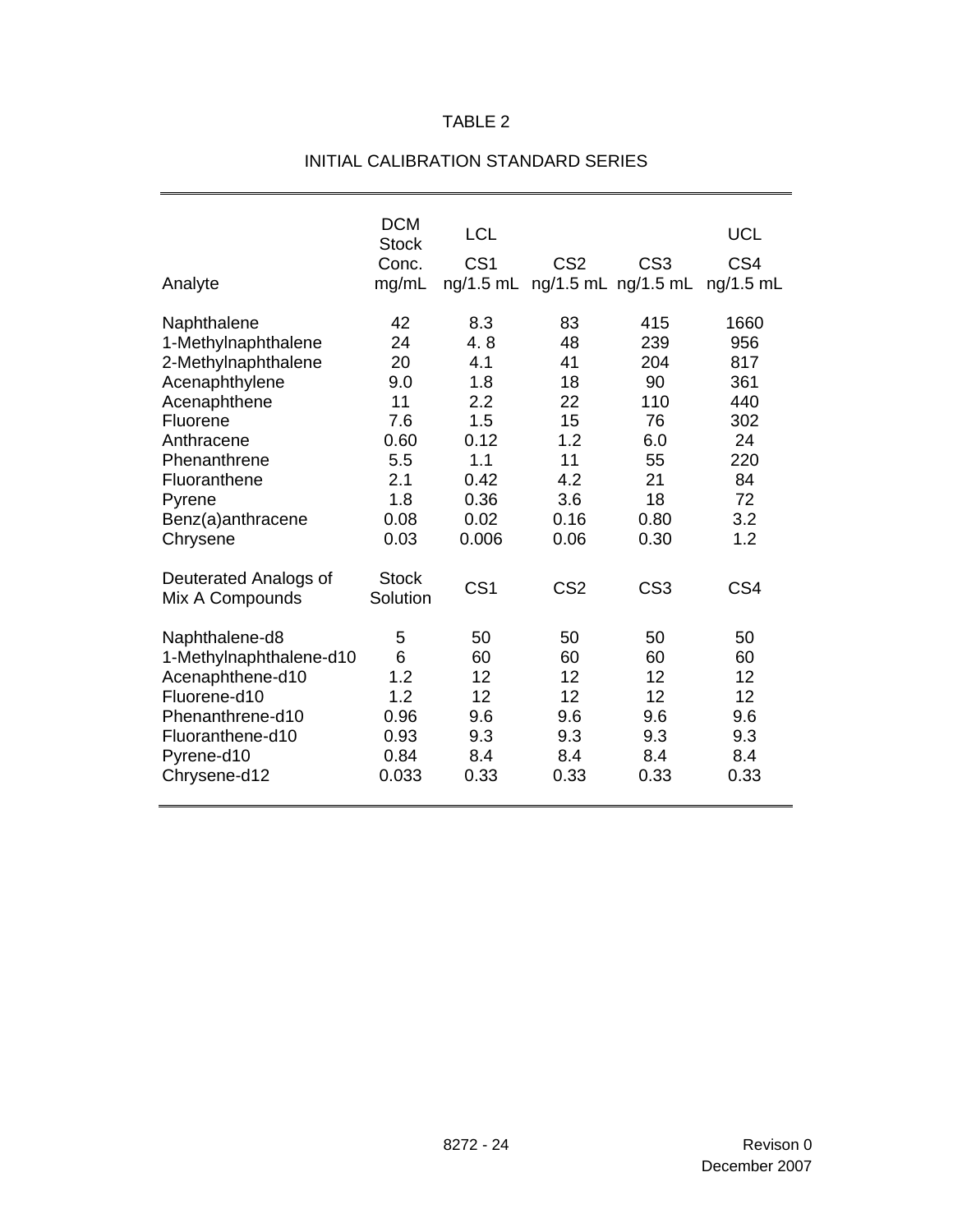| Analyte             | Added<br>d-PAH<br>Internal<br>Standard | d-PAH<br>Internal<br>Std. for<br>Calculation | SPME-<br>GC/MS<br>RRF vs.<br>Parent | Conc. For<br>One Toxic<br>Unit, $C_{tu}$ ,<br>(ng/mL) | <b>LLOQ</b><br>(ng/mL) |
|---------------------|----------------------------------------|----------------------------------------------|-------------------------------------|-------------------------------------------------------|------------------------|
| Naphthalene         | A                                      | A                                            | 1.00                                | 193                                                   | 5.7                    |
| 2-Methylnaphthalene |                                        | B                                            | 1.00                                | 82                                                    | 2.4                    |
| 1-Methylnaphthalene | В                                      | B                                            | 1.00                                | 82                                                    | 2.4                    |
| Acenaphthylene      |                                        | С                                            | 1.00                                | 307                                                   | 9.0                    |
| Acenaphthene        | С                                      | С                                            | 1.00                                | 56                                                    | 1.6                    |
| <b>Fluorene</b>     | D                                      | D                                            | 1.00                                | 39                                                    | 1.2                    |
| Phenanthrene        | Е                                      | Е                                            | 1.00                                | 19                                                    | 0.56                   |
| Anthracene          |                                        | Е                                            | 1.00                                | 21                                                    | 0.61                   |
| Fluoranthene        | F                                      | F                                            | 1.00                                | 7.1                                                   | 0.21                   |
| Pyrene              | G                                      | G                                            | 1.00                                | 10                                                    | 0.30                   |
| Benz(a)anthracene   |                                        | н                                            | 1.00                                | $2.2\phantom{0}$                                      | 0.07                   |
| Chrysene            | Н                                      | Н                                            | 1.00                                | 2.0                                                   | 0.06                   |

### EXAMPLE TOXIC UNIT FACTORS AND LOWER LIMITS OF QUANTITATION (LLOQ)

Data taken from Ref. 6.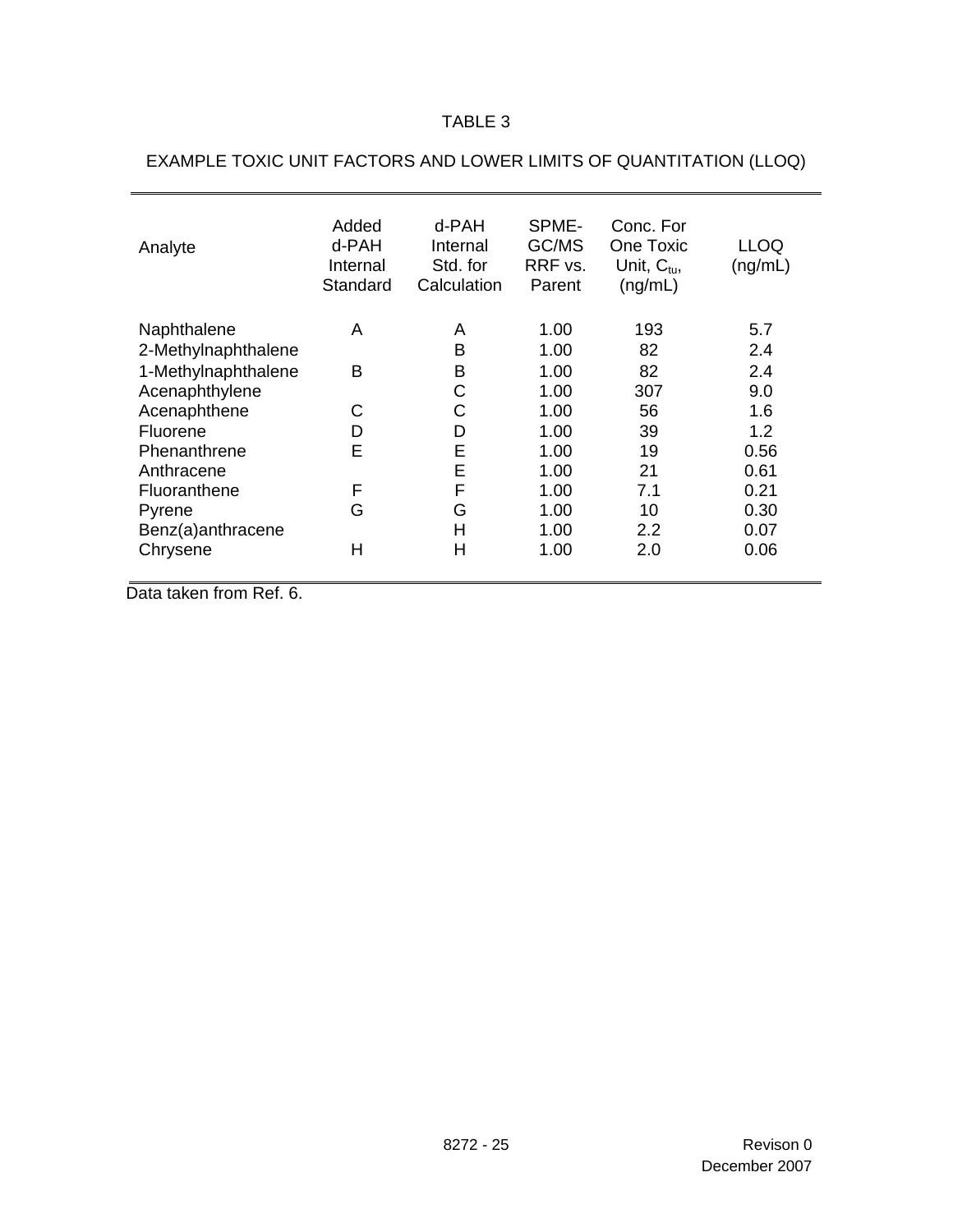| Run Type          | <b>Minutes</b> | Cumulative<br>Minutes to<br><b>Start</b> | Cumulative<br>Minutes to<br>End | Cumulative<br>Hours to<br><b>Start<sup>a</sup></b> | Cumulative<br>Hours to<br>End |
|-------------------|----------------|------------------------------------------|---------------------------------|----------------------------------------------------|-------------------------------|
| Verification Std. | 50             | 0                                        | 50                              | 0.0                                                | 0.8                           |
| Verification Std. | 50             | 50                                       | 100                             | 0.8                                                | 1.7                           |
| <b>Blank</b>      | 50             | 100                                      | 150                             | 1.7                                                | 2.5                           |
| <b>Blank</b>      | 50             | 150                                      | 200                             | 2.5                                                | 3.3                           |
| Sample            | 50             | 200                                      | 250                             | 3.3                                                | 4.2                           |
| Sample            | 50             | 250                                      | 300                             | 4.2                                                | 5.0                           |
| <b>Blank</b>      | 50             | 300                                      | 350                             | 5.0                                                | 5.8                           |
| <b>Blank</b>      | 50             | 350                                      | 400                             | 5.8                                                | 6.7                           |
| Sample            | 50             | 400                                      | 450                             | 6.7                                                | 7.5                           |
| Sample            | 50             | 450                                      | 500                             | 7.5                                                | 8.3                           |
| <b>Blank</b>      | 50             | 500                                      | 550                             | 8.3                                                | 9.2                           |
| <b>Blank</b>      | 50             | 550                                      | 600                             | 9.2                                                | 10.0                          |
| Sample            | 50             | 600                                      | 650                             | 10.0                                               | 10.8                          |
| Sample            | 50             | 650                                      | 700                             | 10.8                                               | 11.7                          |
| <b>Blank</b>      | 50             | 700                                      | 750                             | 11.7                                               | 12.5                          |
| <b>Blank</b>      | 50             | 750                                      | 800                             | 12.5                                               | 13.3                          |
| Sample            | 50             | 800                                      | 850                             | 13.3                                               | 14.2                          |
| Sample            | 50             | 850                                      | 900                             | 14.2                                               | 15.0                          |
| <b>Blank</b>      | 50             | 900                                      | 950                             | 15.0                                               | 15.8                          |
| <b>Blank</b>      | 50             | 950                                      | 1000                            | 15.8                                               | 16.7                          |
| Sample            | 50             | 1000                                     | 1050                            | 16.7                                               | 17.5                          |
| Sample            | 50             | 1050                                     | 1100                            | 17.5                                               | 18.3                          |
| <b>Blank</b>      | 50             | 1100                                     | 1150                            | 18.3                                               | 19.2                          |

#### EXAMPLE OF A 24-HOUR ANALYTICAL SEQUENCE<sup>a</sup>

<sup>a</sup> The last pore water sample must be injected within 24 hours of the flocculation step. (i.e., The value for cumulative hours to start must be  $\leq$  24.)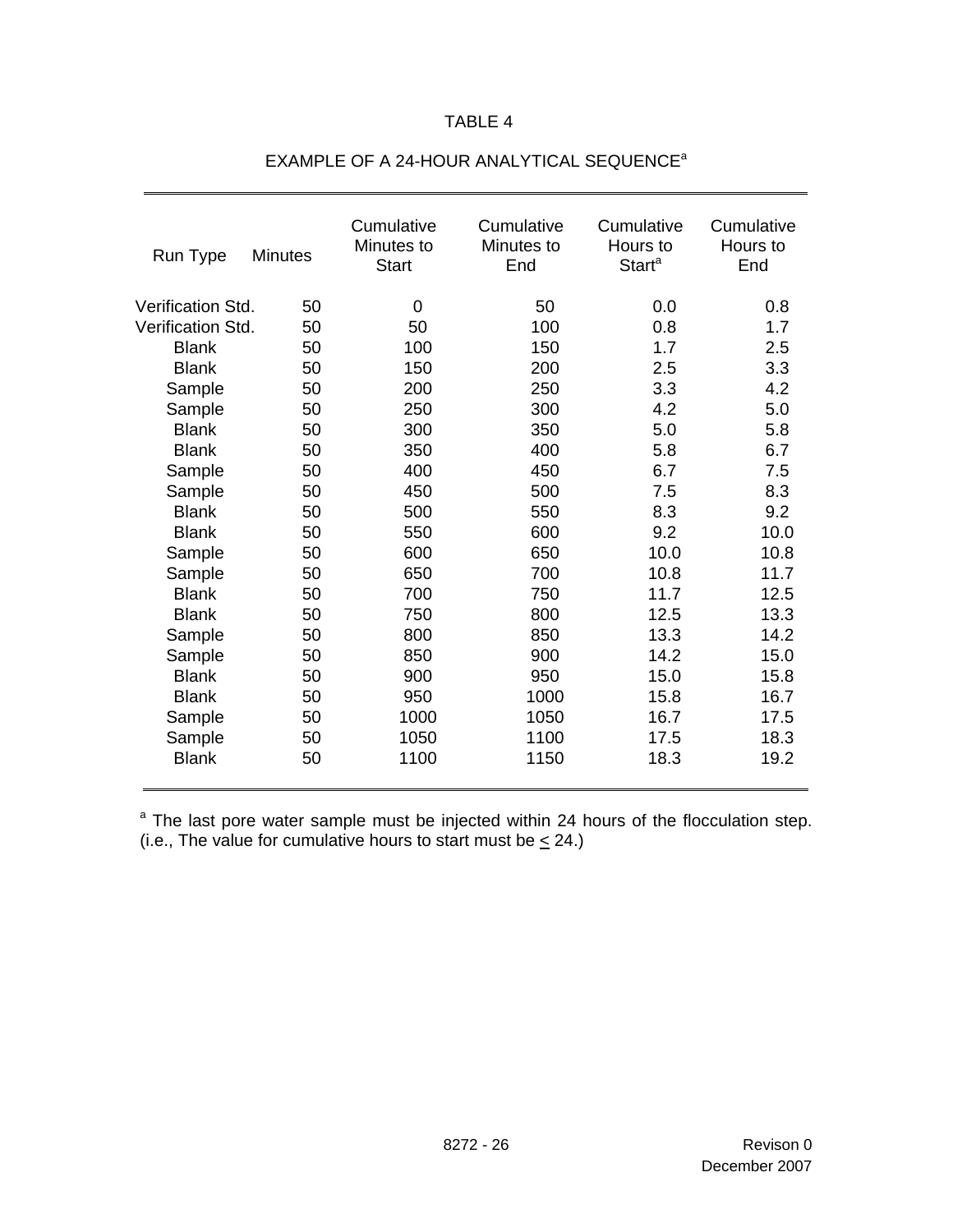| Analyte             | True<br>Value<br>(ng/mL) | Number<br>of<br>Retained<br>Values | Overall<br>Mean<br>Recovery<br>(ng/mL) | Overall<br>Mean<br>Recovery<br>(%) | Overall<br>Standard<br>Deviation<br>$(S_T)$ | Relative<br>Standard<br>Deviation<br>(ng/mL) |
|---------------------|--------------------------|------------------------------------|----------------------------------------|------------------------------------|---------------------------------------------|----------------------------------------------|
| Naphthalene         | 28                       | 21                                 | 27                                     | 99                                 | 2.9                                         | 11                                           |
| 2-Methylnaphthalene | 14                       | 21                                 | 12                                     | 91                                 | 1.7                                         | 14                                           |
| 1-Methylnaphthalene | 16                       | 21                                 | 15                                     | 97                                 | 1.8                                         | 12                                           |
| Acenaphthylene      | 6.0                      | 21                                 | 5.5                                    | 92                                 | 0.74                                        | 13                                           |
| Acenaphthene        | 7.3                      | 21                                 | 6.9                                    | 94                                 | 0.77                                        | 11                                           |
| Fluorene            | 5.0                      | 21                                 | 4.8                                    | 96                                 | 0.49                                        | 10                                           |
| Phenanthrene        | 3.7                      | 21                                 | 3.5                                    | 96                                 | 0.34                                        | 10                                           |
| Anthracene          | 0.40                     | 21                                 | 0.32                                   | 81                                 | 0.10                                        | 30                                           |
| Fluoranthene        | 1.4                      | 21                                 | 1.4                                    | 97                                 | 0.18                                        | 13                                           |
| Pyrene              | 1.2                      | 21                                 | 1.2                                    | 97                                 | 0.14                                        | 12                                           |
| Benz(a)anthracene   | 0.05                     | 21                                 | <b>NR</b>                              | <b>NR</b>                          | <b>NR</b>                                   | <b>NR</b>                                    |
| Chrysene            | 0.02                     | 21                                 | <b>NR</b>                              | <b>NR</b>                          | <b>NR</b>                                   | <b>NR</b>                                    |

## REAGENT WATER LOW-LEVEL PRECISION AND BIAS DATA

NR: Not reported.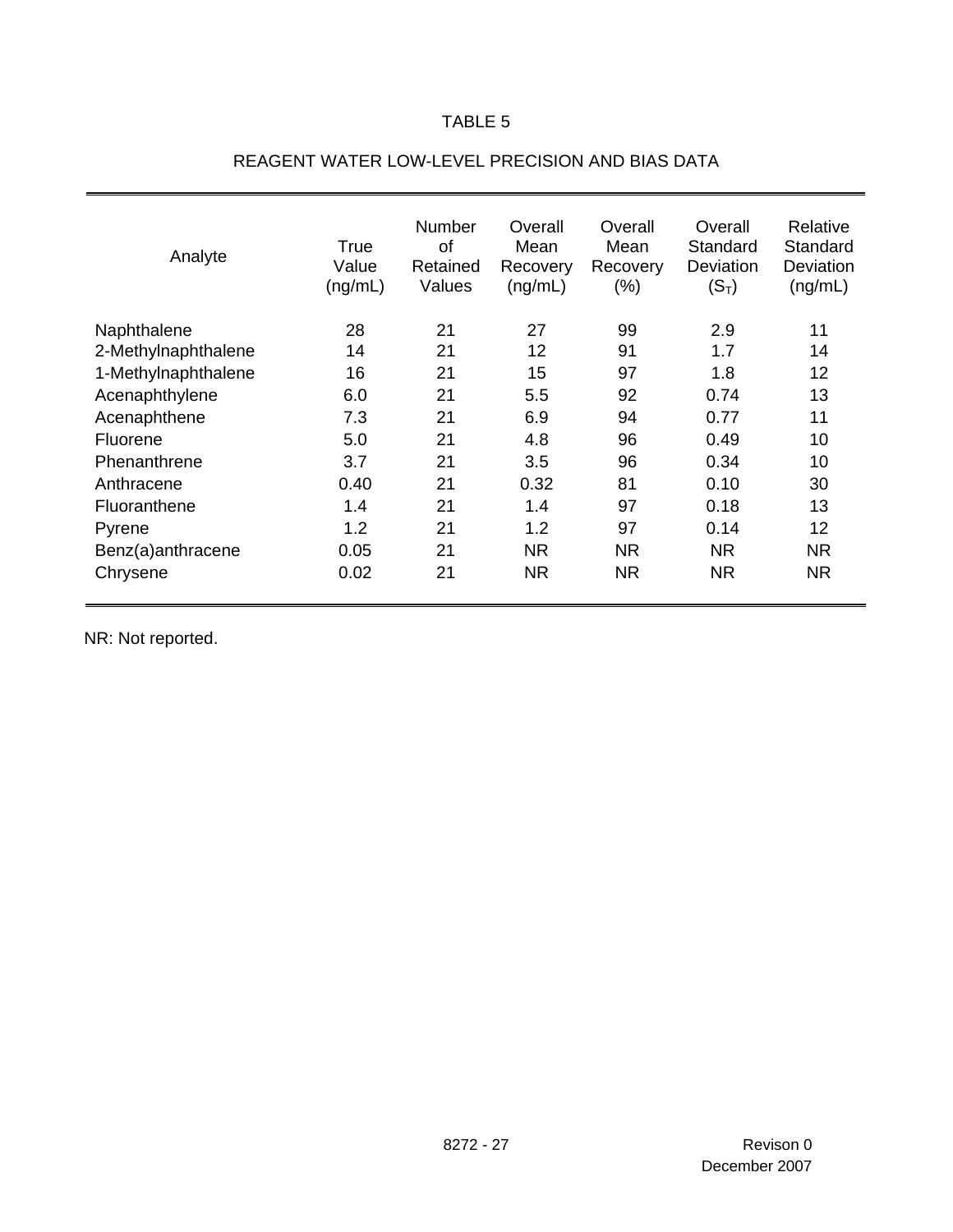| Analyte             | True<br>Value<br>(ng/mL) | Number<br>of<br>Retained<br>Values | Overall<br>Mean<br>Recovery<br>(ng/mL) | Overall<br>Mean<br>Recovery<br>(%) | Overall<br>Standard<br>Deviation<br>$(S_T)$ | Relative<br>Standard<br>Deviation<br>(ng/mL) |
|---------------------|--------------------------|------------------------------------|----------------------------------------|------------------------------------|---------------------------------------------|----------------------------------------------|
| Naphthalene         | 277                      | 21                                 | 263                                    | 95                                 | 30                                          | 11                                           |
| 2-Methylnaphthalene | 136                      | 21                                 | 118                                    | 87                                 | 22                                          | 19                                           |
| 1-Methylnaphthalene | 159                      | 21                                 | 150                                    | 94                                 | 20                                          | 13                                           |
| Acenaphthylene      | 60                       | 21                                 | 56                                     | 94                                 | 9.6                                         | 17                                           |
| Acenaphthene        | 73                       | 21                                 | 70                                     | 96                                 | 8.4                                         | 12                                           |
| Fluorene            | 50                       | 21                                 | 48                                     | 96                                 | 6.0                                         | 12                                           |
| Phenanthrene        | 37                       | 21                                 | 35                                     | 96                                 | 4.6                                         | 13                                           |
| Anthracene          | 4.0                      | 21                                 | 3.6                                    | 89                                 | 0.70                                        | 20                                           |
| <b>Fluoranthene</b> | 14                       | 21                                 | 13                                     | 96                                 | 1.8                                         | 14                                           |
| Pyrene              | 12                       | 21                                 | 11                                     | 95                                 | 1.5                                         | 13                                           |
| Benz(a)anthracene   | 0.53                     | 21                                 | 0.48                                   | 91                                 | 0.04                                        | 7.4                                          |
| Chrysene            | 0.20                     | 21                                 | 0.20                                   | 99                                 | 0.02                                        | 7.6                                          |

## REAGENT WATER HIGH-LEVEL PRECISION AND BIAS DATA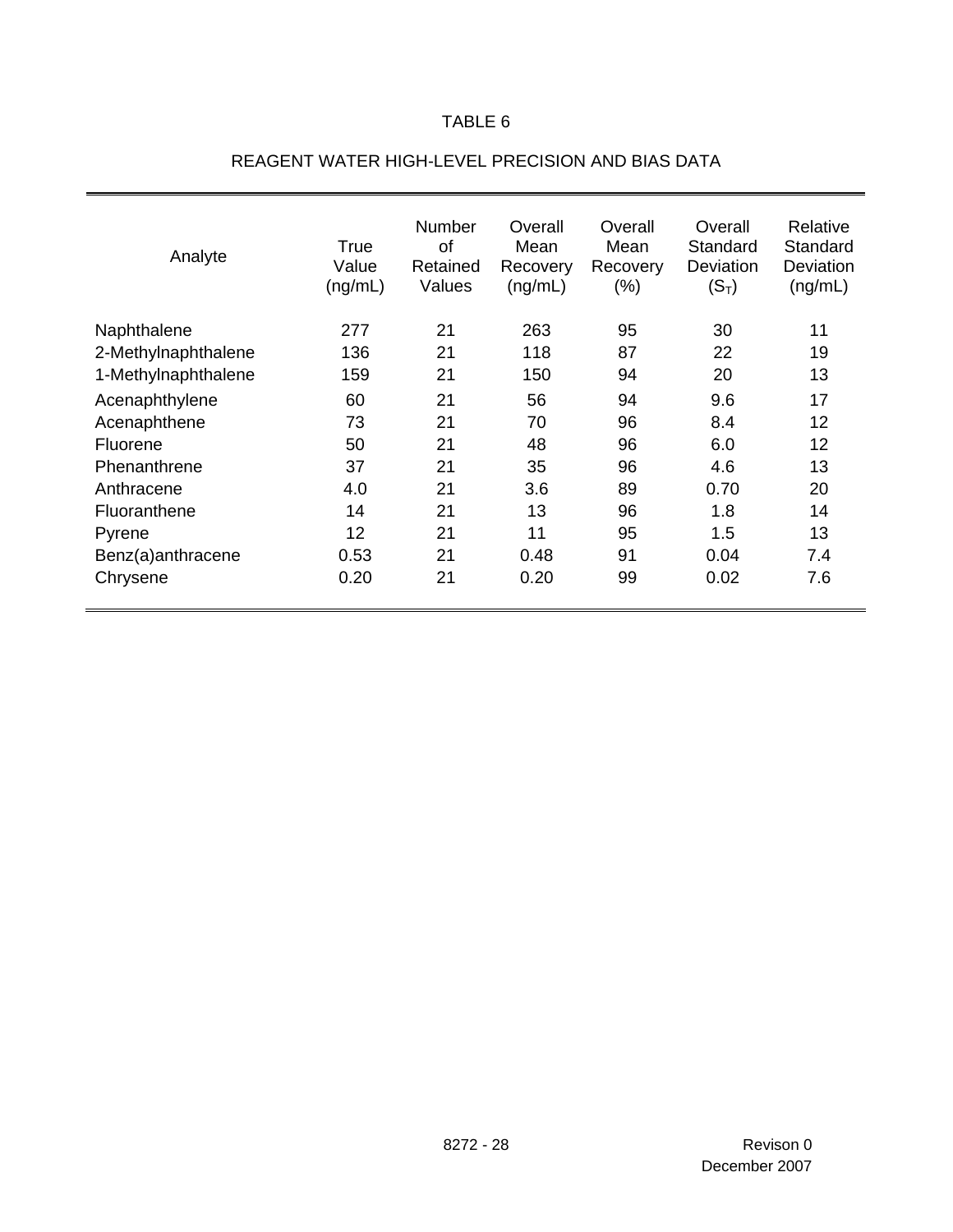| Analyte             | True<br>Value<br>(ng/mL) | Number<br><b>of</b><br>Retained<br>Values | Overall<br>Mean<br>Recovery<br>(ng/mL) | Overall<br>Mean<br>Recovery<br>(%) | Overall<br>Standard<br>Deviation<br>$(S_T)$ | Relative<br>Standard<br>Deviation<br>(ng/mL) |
|---------------------|--------------------------|-------------------------------------------|----------------------------------------|------------------------------------|---------------------------------------------|----------------------------------------------|
| Naphthalene         | 28                       | 20                                        | 26                                     | 93                                 | 1.6                                         | 6.1                                          |
| 2-Methylnaphthalene | 14                       | 20                                        | 13                                     | 93                                 | 1.1                                         | 8.8                                          |
| 1-Methylnaphthalene | 16                       | 20                                        | 15                                     | 92                                 | 0.98                                        | 6.7                                          |
| Acenaphthylene      | 6.0                      | 21                                        | 5.4                                    | 90                                 | 0.51                                        | 9.4                                          |
| Acenaphthene        | 7.3                      | 20                                        | 6.6                                    | 91                                 | 0.40                                        | 6.1                                          |
| Fluorene            | 5.0                      | 20                                        | 4.6                                    | 91                                 | 0.26                                        | 5.7                                          |
| Phenanthrene        | 3.7                      | 21                                        | 3.6                                    | 99                                 | 0.36                                        | 10                                           |
| Anthracene          | 0.40                     | 21                                        | 0.42                                   | 105                                | 0.03                                        | 7.9                                          |
| Fluoranthene        | 1.4                      | 20                                        | 1.3                                    | 93                                 | 0.07                                        | 5.1                                          |
| Pyrene              | 1.2                      | 21                                        | 1.1                                    | 92                                 | 0.07                                        | 6.4                                          |
| Benz(a)anthracene   | 0.05                     | 21                                        | <b>NR</b>                              | NR.                                | <b>NR</b>                                   | <b>NR</b>                                    |
| Chrysene            | 0.02                     | 21                                        | <b>NR</b>                              | <b>NR</b>                          | <b>NR</b>                                   | <b>NR</b>                                    |

## GROUNDWATER LOW-LEVEL PRECISION AND BIAS DATA

NR: Not reported.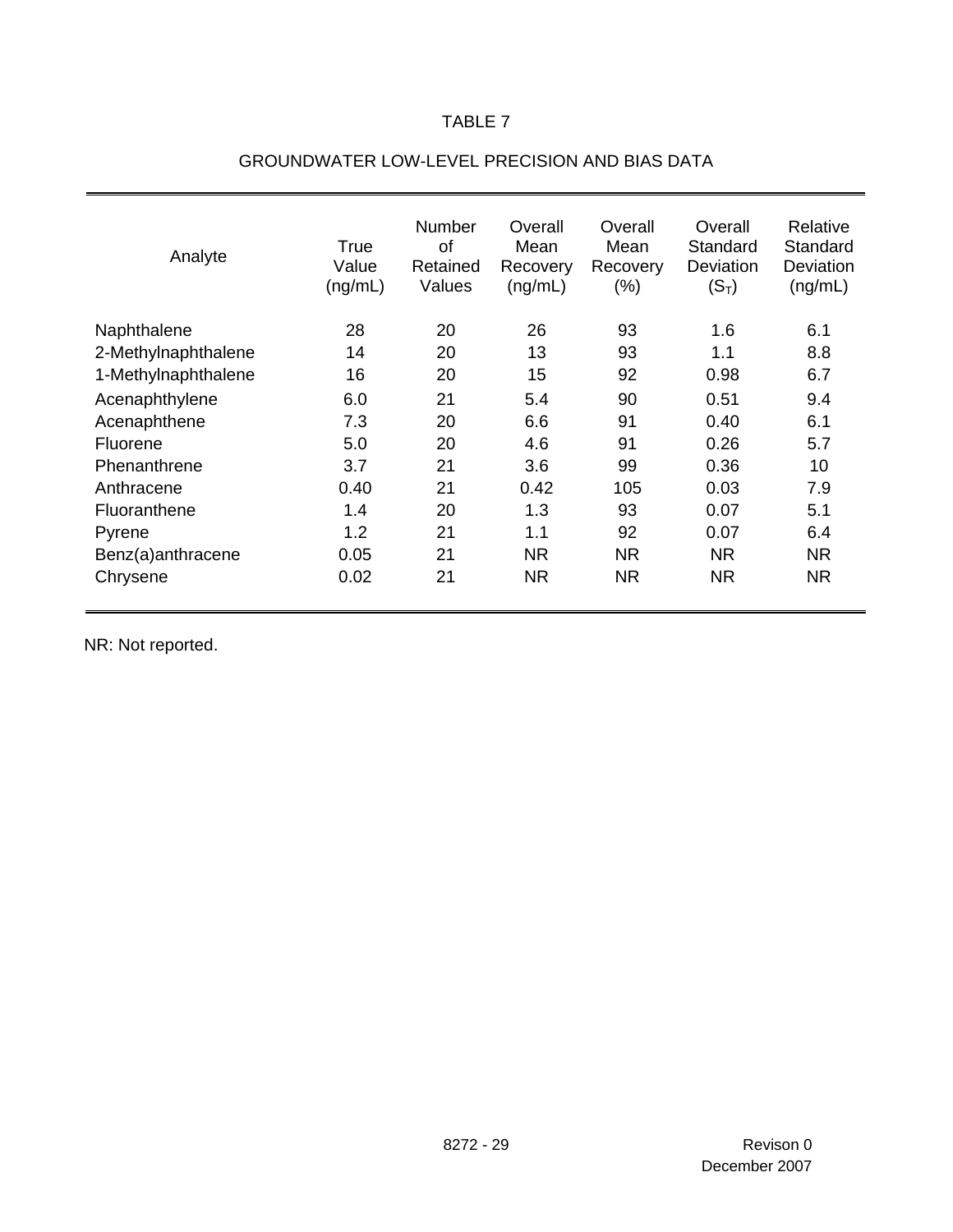| Analyte             | True<br>Value<br>(ng/mL) | Number<br><b>of</b><br>Retained<br>Values | Overall<br>Mean<br>Recovery<br>(ng/mL) | Overall<br>Mean<br>Recovery<br>(%) | Overall<br>Standard<br>Deviation<br>$(S_T)$ | Relative<br>Standard<br>Deviation<br>(ng/mL) |
|---------------------|--------------------------|-------------------------------------------|----------------------------------------|------------------------------------|---------------------------------------------|----------------------------------------------|
| Naphthalene         | 277                      | 21                                        | 254                                    | 92                                 | 23                                          | 9.0                                          |
| 2-Methylnaphthalene | 136                      | 21                                        | 118                                    | 86                                 | 16                                          | 13                                           |
| 1-Methylnaphthalene | 159                      | 21                                        | 145                                    | 91                                 | 15                                          | 11                                           |
| Acenaphthylene      | 60                       | 21                                        | 54                                     | 90                                 | 4.9                                         | 9.1                                          |
| Acenaphthene        | 73                       | 21                                        | 69                                     | 94                                 | 5.3                                         | 7.7                                          |
| Fluorene            | 50                       | 21                                        | 47                                     | 94                                 | 2.7                                         | 5.7                                          |
| Phenanthrene        | 37                       | 21                                        | 37                                     | 101                                | 6.6                                         | 18                                           |
| Anthracene          | 4.0                      | 21                                        | 3.9                                    | 97                                 | 0.56                                        | 14                                           |
| Fluoranthene        | 14                       | 21                                        | 13                                     | 92                                 | 0.86                                        | 6.7                                          |
| Pyrene              | 12                       | 21                                        | 11                                     | 90                                 | 0.61                                        | 5.7                                          |
| Benz(a)anthracene   | 0.53                     | 21                                        | 0.48                                   | 91                                 | 0.05                                        | 11                                           |
| Chrysene            | 0.20                     | 21                                        | 0.18                                   | 88                                 | 0.02                                        | 8.7                                          |

## GROUNDWATER HIGH-LEVEL PRECISION AND BIAS DATA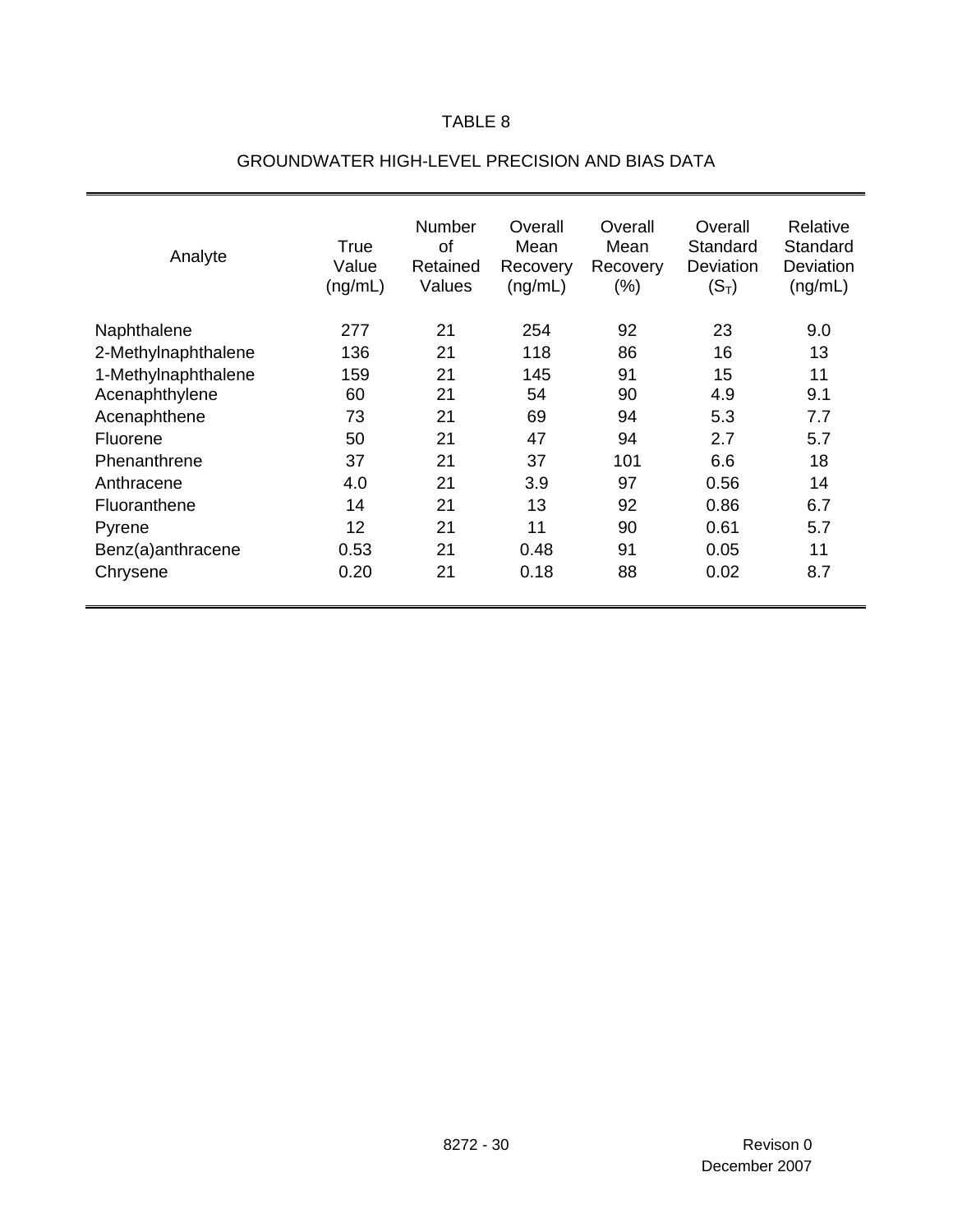| Analyte             | True<br>Value<br>(ng/mL) | Number<br><b>of</b><br>Retained<br>Values | Overall<br>Mean<br>Recovery<br>(ng/mL) | Overall<br>Mean<br>Recovery<br>(%) | Overall<br>Standard<br>Deviation<br>$(S_T)$ | Relative<br>Standard<br>Deviation<br>(ng/mL) |
|---------------------|--------------------------|-------------------------------------------|----------------------------------------|------------------------------------|---------------------------------------------|----------------------------------------------|
| Naphthalene         | 28                       | 21                                        | 27                                     | 99                                 | 2.9                                         | 11                                           |
| 2-Methylnaphthalene | 14                       | 21                                        | 13                                     | 96                                 | 1.3                                         | 9.9                                          |
| 1-Methylnaphthalene | 16                       | 21                                        | 15                                     | 97                                 | 1.7                                         | 11                                           |
| Acenaphthylene      | 6.0                      | 21                                        | 6.2                                    | 102                                | 0.54                                        | 8.8                                          |
| Acenaphthene        | 7.3                      | 21                                        | 7.1                                    | 96                                 | 0.59                                        | 8.4                                          |
| <b>Fluorene</b>     | 5.0                      | 21                                        | 4.9                                    | 97                                 | 0.42                                        | 8.6                                          |
| Phenanthrene        | 3.7                      | 21                                        | 3.6                                    | 99                                 | 0.37                                        | 10                                           |
| Anthracene          | 0.54                     | 21                                        | 0.58                                   | 107                                | 0.10                                        | 18                                           |
| Fluoranthene        | 2.5                      | 21                                        | 2.3                                    | 93                                 | 0.46                                        | 20                                           |
| Pyrene              | 1.7                      | 21                                        | 1.5                                    | 87                                 | 0.33                                        | 22                                           |
| Benz(a)anthracene   | 0.15                     | 21                                        | <b>NR</b>                              | <b>NR</b>                          | <b>NR</b>                                   | <b>NR</b>                                    |
| Chrysene            | 0.20                     | 21                                        | <b>NR</b>                              | <b>NR</b>                          | <b>NR</b>                                   | <b>NR</b>                                    |

# ALUMINUM SMELTER SEDIMENT LOW-LEVEL PRECISION AND BIAS DATA

NR: Not reported.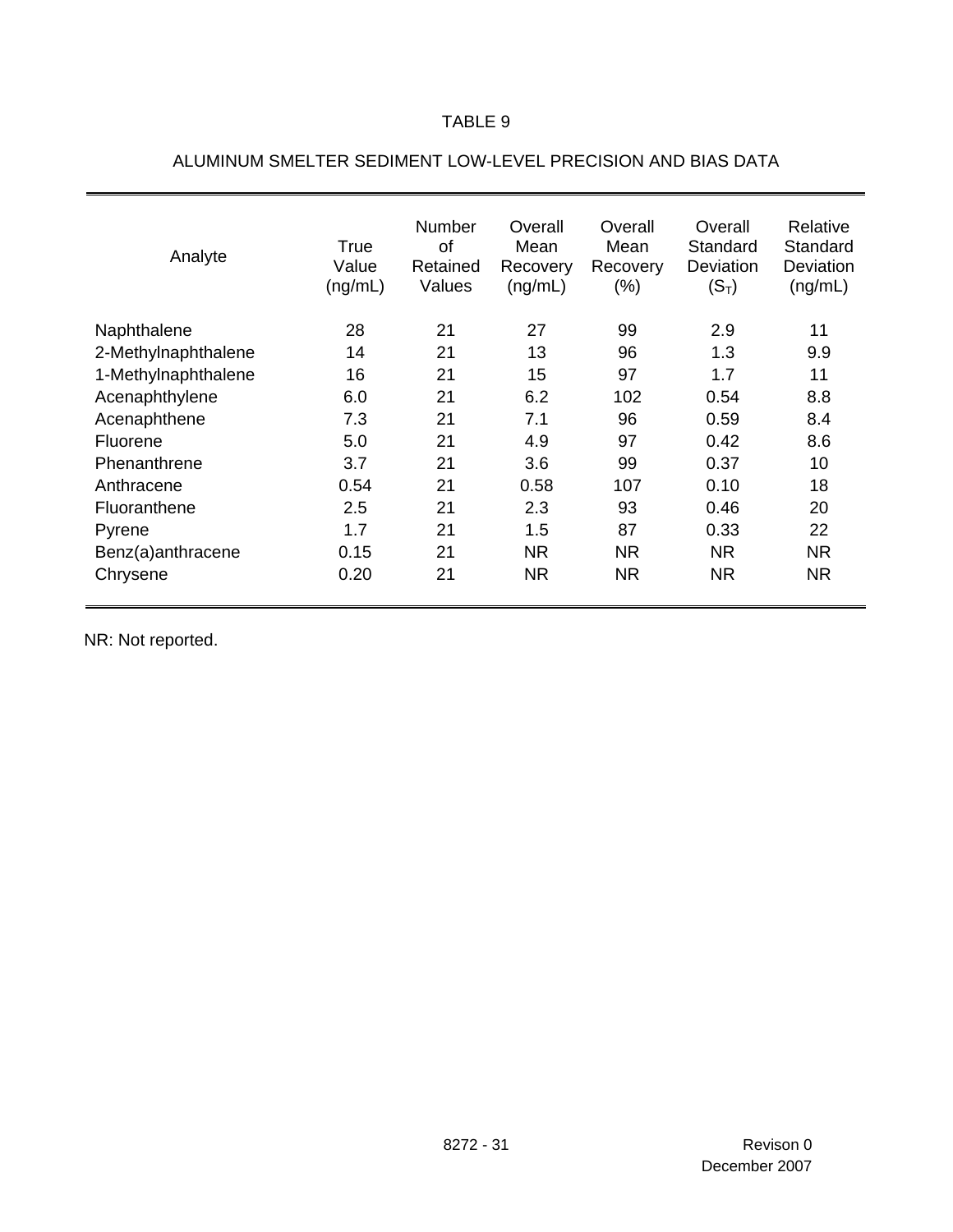| Analyte             | True<br>Value<br>(ng/mL) | <b>Number</b><br>of<br>Retained<br>Values | Overall<br>Mean<br>Recovery<br>(ng/mL) | Overall<br>Mean<br>Recovery<br>(% ) | Overall<br>Standard<br>Deviation<br>$(S_T)$ | Relative<br>Standard<br>Deviation<br>(ng/mL) |
|---------------------|--------------------------|-------------------------------------------|----------------------------------------|-------------------------------------|---------------------------------------------|----------------------------------------------|
| Naphthalene         | 277                      | 21                                        | 260                                    | 94                                  | 42                                          | 16                                           |
| 2-Methylnaphthalene | 136                      | 21                                        | 111                                    | 81                                  | 29                                          | 26                                           |
| 1-Methylnaphthalene | 159                      | 21                                        | 147                                    | 92                                  | 26                                          | 18                                           |
| Acenaphthylene      | 60                       | 21                                        | 60                                     | 99                                  | 14                                          | 24                                           |
| Acenaphthene        | 73                       | 21                                        | 70                                     | 95                                  | 11                                          | 16                                           |
| Fluorene            | 50                       | 21                                        | 48                                     | 96                                  | 7.2                                         | 15                                           |
| Phenanthrene        | 37                       | 21                                        | 34                                     | 93                                  | 5.6                                         | 16                                           |
| Anthracene          | 4.0                      | 21                                        | 4.2                                    | 104                                 | 0.63                                        | 15                                           |
| <b>Fluoranthene</b> | 14                       | 21                                        | 14                                     | 99                                  | 2.4                                         | 17                                           |
| Pyrene              | 12                       | 21                                        | 11                                     | 94                                  | 1.8                                         | 16                                           |
| Benz(a)anthracene   | 0.63                     | 21                                        | 0.49                                   | 78                                  | 0.04                                        | 8.5                                          |
| Chrysene            | 0.37                     | 21                                        | 0.30                                   | 81                                  | 0.05                                        | 18                                           |

# ALUMINUM SMELTER SEDIMENT HIGH-LEVEL PRECISION AND BIAS DATA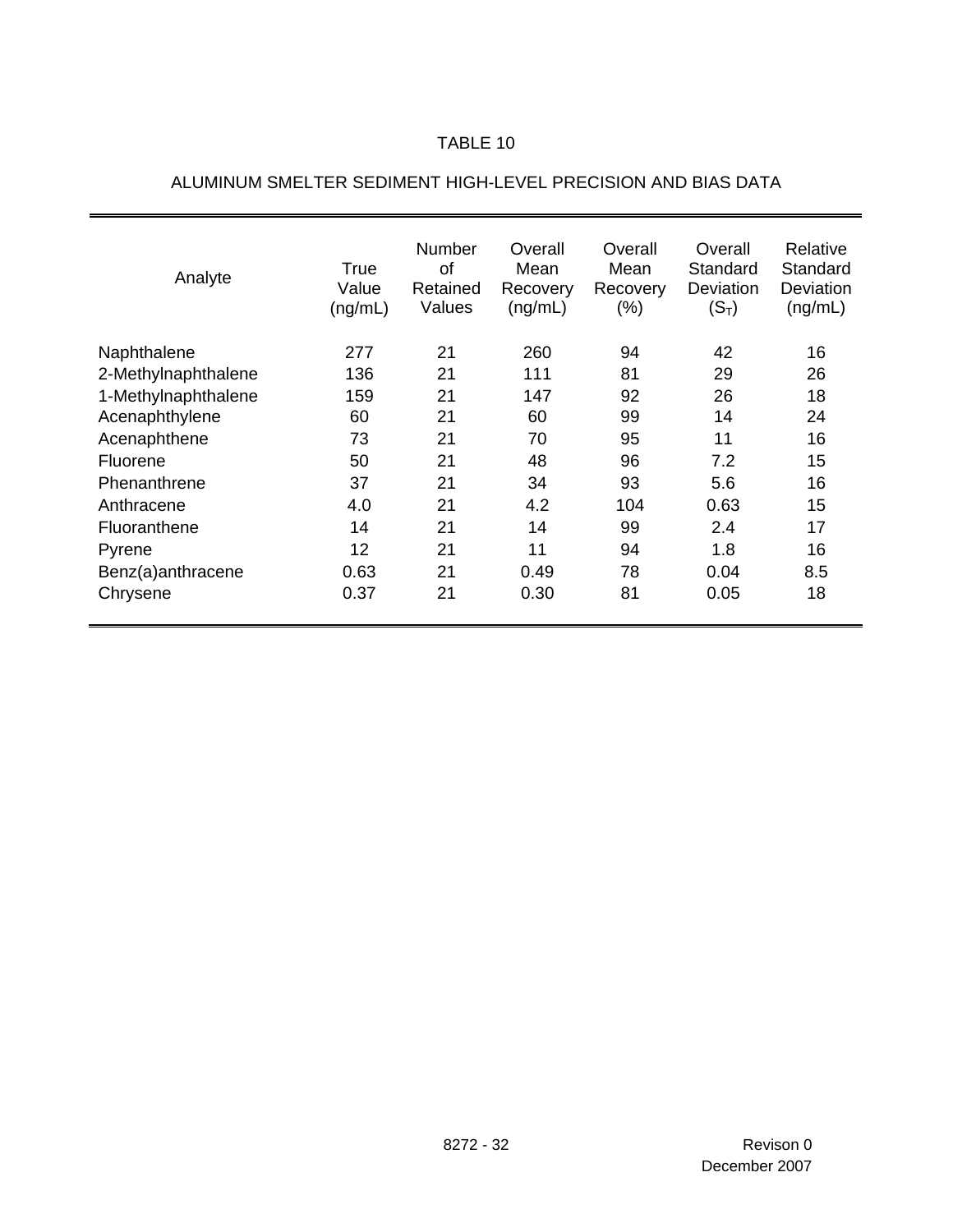| Analyte             | True<br>Value<br>(ng/mL) | Number<br><b>of</b><br>Retained<br>Values | Overall<br>Mean<br>Recovery<br>(ng/mL) | Overall<br>Mean<br>Recovery<br>(% ) | Overall<br>Standard<br>Deviation<br>$(S_T)$ | Relative<br>Standard<br>Deviation<br>(ng/mL) |
|---------------------|--------------------------|-------------------------------------------|----------------------------------------|-------------------------------------|---------------------------------------------|----------------------------------------------|
| Naphthalene         | 28                       | 21                                        | 26                                     | 95                                  | 2.1                                         | 8.1                                          |
| 2-Methylnaphthalene | 14                       | 21                                        | 13                                     | 92                                  | 1.2                                         | 9.3                                          |
| 1-Methylnaphthalene | 16                       | 21                                        | 15                                     | 92                                  | 1.3                                         | 8.6                                          |
| Acenaphthylene      | 6.0                      | 21                                        | 5.6                                    | 92                                  | 0.48                                        | 8.6                                          |
| Acenaphthene        | 7.3                      | 21                                        | 6.7                                    | 91                                  | 0.51                                        | 7.6                                          |
| Fluorene            | 5.0                      | 21                                        | 4.6                                    | 91                                  | 0.34                                        | 7.5                                          |
| Phenanthrene        | 3.7                      | 21                                        | 3.3                                    | 91                                  | 0.21                                        | 6.4                                          |
| Anthracene          | 0.40                     | 21                                        | 0.34                                   | 85                                  | 0.08                                        | 24                                           |
| Fluoranthene        | 1.4                      | 21                                        | 1.3                                    | 92                                  | 0.11                                        | 8.4                                          |
| Pyrene              | 1.2                      | 21                                        | 1.1                                    | 92                                  | 0.09                                        | 7.8                                          |
| Benz(a)anthracene   | 0.05                     | 21                                        | <b>NR</b>                              | <b>NR</b>                           | <b>NR</b>                                   | <b>NR</b>                                    |
| Chrysene            | 0.02                     | 21                                        | <b>NR</b>                              | <b>NR</b>                           | <b>NR</b>                                   | <b>NR</b>                                    |

# MGP SEDIMENT LOW-LEVEL PRECISION AND BIAS DATA

NR: Not reported.